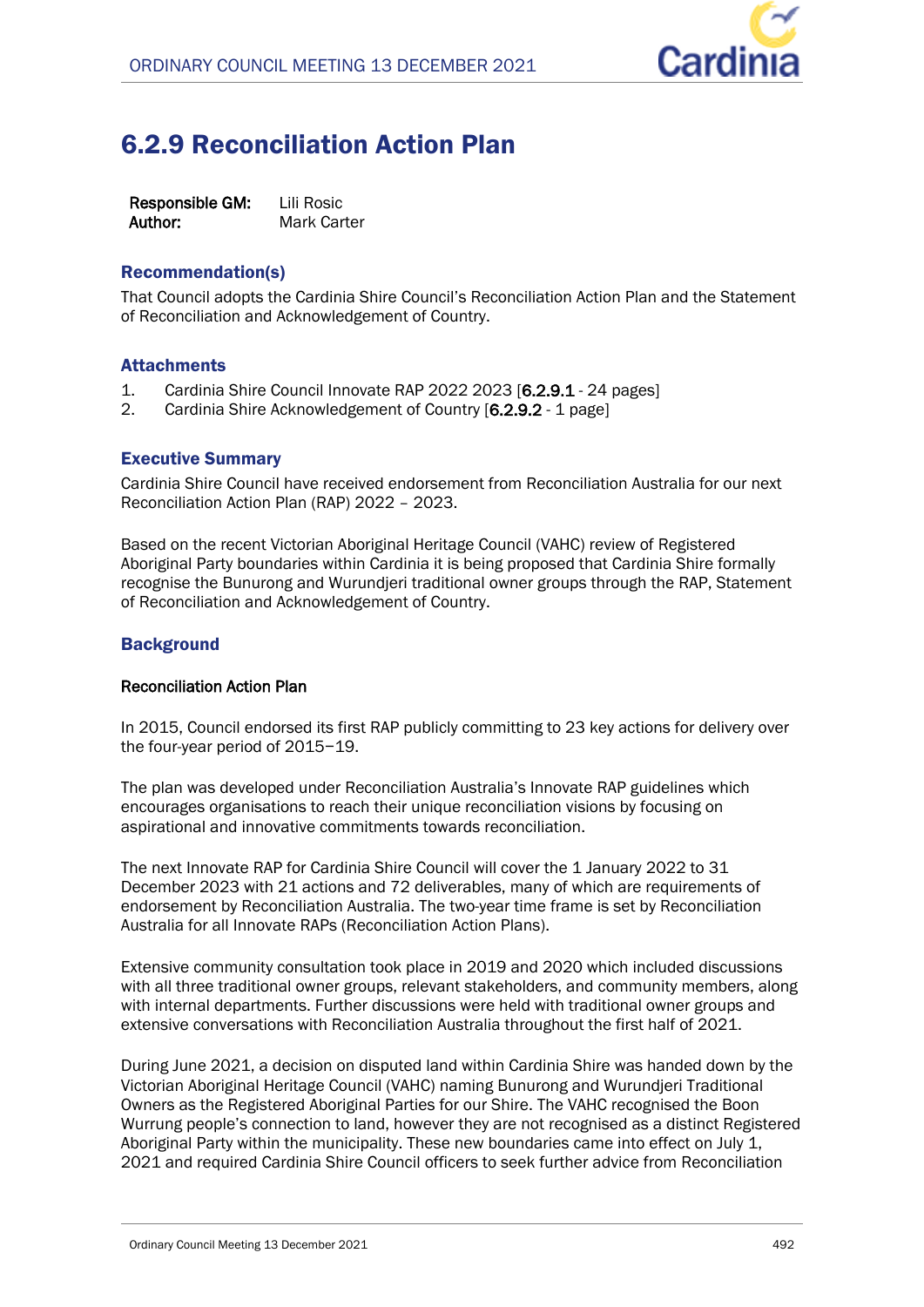

Australia and VAHC to further update the RAP to reflect this important change before adoption. These updates have now been completed.

## **Statement of Reconciliation and Acknowledgement of Country**

At a Council briefing in March 2021, it was agreed that it was appropriate to acknowledge all three Traditional Owners active in the Cardinia area being the Wurundjeri, the Bunurong and the Boon Wurrung people in the Statement of Reconciliation and Acknowledgement of Country. The subsequent advice received on the impacts of the VAHC Registered Aboriginal Party decision handed down in June has meant that this could no longer be the case and has been reverted to the existing acknowledgment of the Bunurong and Wurundjeri people that was already in place.

The attached 'Acknowledgment of Country' document includes guidance for Council staff and Councillors on the appropriate acknowledgement practice for our shire.

## Policy Implications

Cardinia Shire Council's Reconciliation Action Plan 2021 – 2023 sits within the context of other policies and strategies at global, national, state and local levels. The policies and plans the RAP addresses within Council are listed below.

Cardinia Shire Council Strategic Plans

- Liveability Plan 2017−2029
- Social Justice and Equity Policy 2019−23
- Child, Youth and Family Strategy 2017−21
- Ageing Well Strategy 2019−24
- Municipal Emergency Management Plan V1.3
- Biodiversity conservation Strategy

## Relevance to Council Plan

## **1.1 We empower our communities to be healthy, connected and resilient**

1.1.1 Plan for, and support the delivery of, accessible health and social services that address critical gaps in provision.

1.1.2 Enrich local identity and opportunities for the community to connect through art, history and cultural expression.

1.1.3 Lead by example in creating an inclusive and welcoming community for all by facilitating community education, capacity building, connection and celebration of our diversity.

## **2.1 We support the creation of liveable spaces and places**

2.1.1 Advocate, plan for and deliver accessible community infrastructure and services that address community need.

## **3.1 We value our natural assets and support our biodiversity to thrive**

3.1.3 Work with community to improve and manage our natural assets, biodiversity and cultural heritage.

3.1.5 Facilitate community stewardship to build preparedness for natural threats.

## **5.1 We practise responsible leadership**

5.1.1 Build trust through meaningful community engagement and transparent decisionmaking.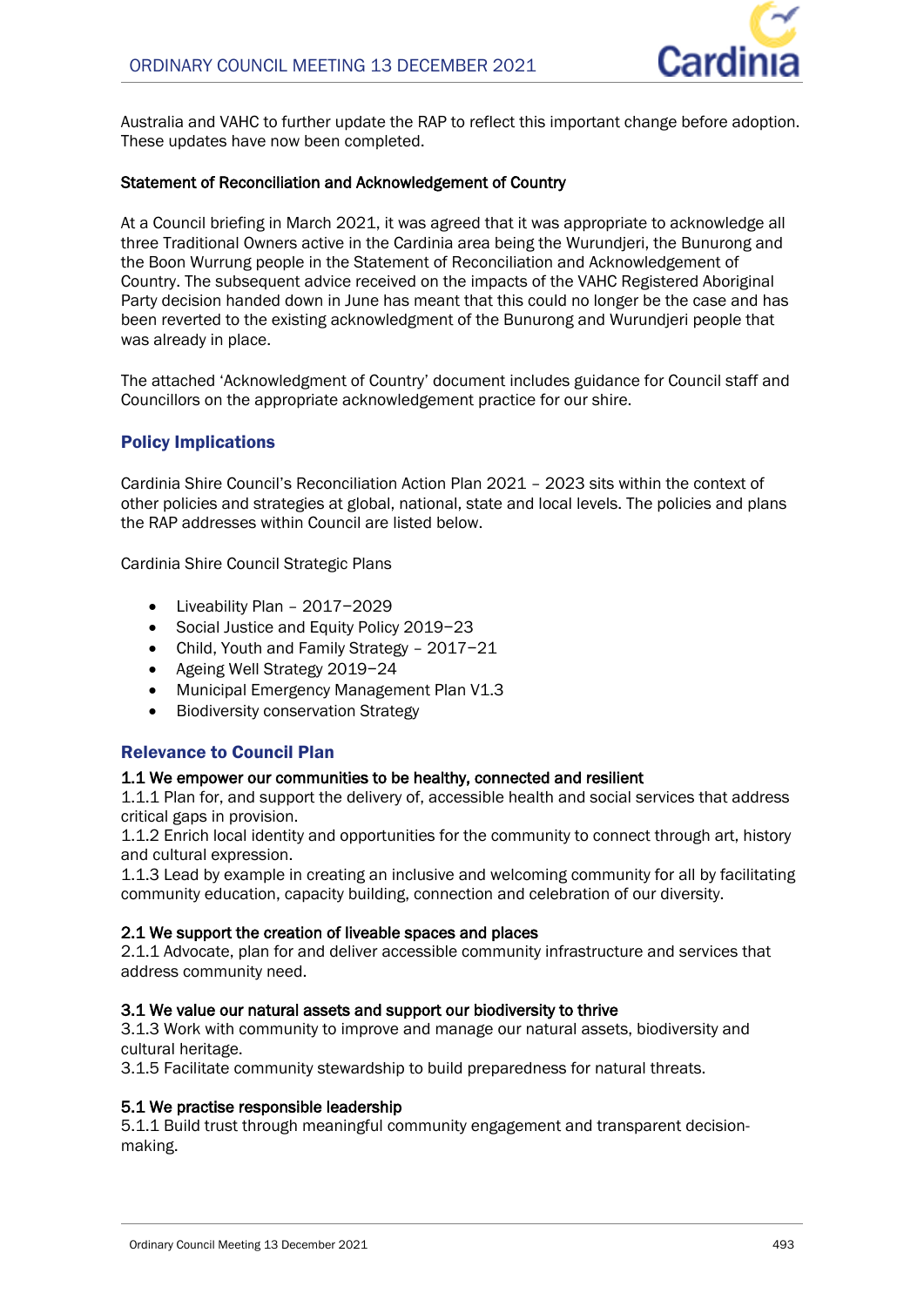

## Climate Emergency Consideration

N/A

## Consultation/Communication

**Internal consultation:** The development of Cardinia Shire's second RAP began with a review of the first plan. Interviews involving 16 staff (each RAP action holder) were held to learn from the experiences of those involved; what worked well, what did not, what lessons could be shared, and what insight staff wished to offer to aid the development and implementation of the second RAP.

The two stand outs from the review included.

- Feedback that reconciliation should receive high or higher priority across the organisation (80% of respondents).
- The success of the Cultural Awareness training, with feedback saying this had been transformational for many staff. Some staff have also called for more training or workshops that they wish to access with their teams to increase their awareness of local heritage and living culture.

**Community Consultation:** Representatives of the three Traditional Owner groups including Wurundjeri Tribe Land and Compensation Cultural Heritage Council, the Boon Wurrung Foundation and the Bunurong Land Council were interviewed to find out what was important to them for inclusion and for the future focus. The plan was also informed by Dandenong and Districts Aboriginal Cooperative ltd (DDACL), Monash Health and Koo Wee Rup Regional Health Service.

The engagement included conversations at a special flag raising event at the Koo Wee Rup Regional Health Service involving Aboriginal and Torres Strait Islander students from primary and secondary schools, at the DDACL Annual Fun Run event and Toomah Community Centre Neighbour Day.

Additional conversations and input were gained from Aboriginal and Torres Strait Islander families at Bridgewood Primary School, by the student leaders at John Henry Primary School, and seniors from the Meadowvale Retirement Village during a special Reconciliation Week event. The Cardinia Koorie Education Support Officer and residents also influenced the plan.

Further engagement: A further Round of consultation on the draft RAP sought feedback from Traditional owner groups, all other organisations and community members that were involved in the Round 1 engagement process. The draft RAP consultation was also open to the wider community for review and comment.

Feedback on the draft resulted in some small adjustments to the Plan before it was passed onto Reconciliation Australia for review.

Throughout the process of endorsement with Reconciliation Australia, six drafts have been produced each resulting in added actions and alterations. This required us to engage further with internal departments to ensure they would be able to deliver on the required deliverables.

With the VAHC decision in June 2021 further consultation was undertaken with Reconciliation Australia and the VAHC to ensure the RAP was consistent with expectations relating to the changes to registered aboriginal parties. Updates were undertaken to clearly define Cardinia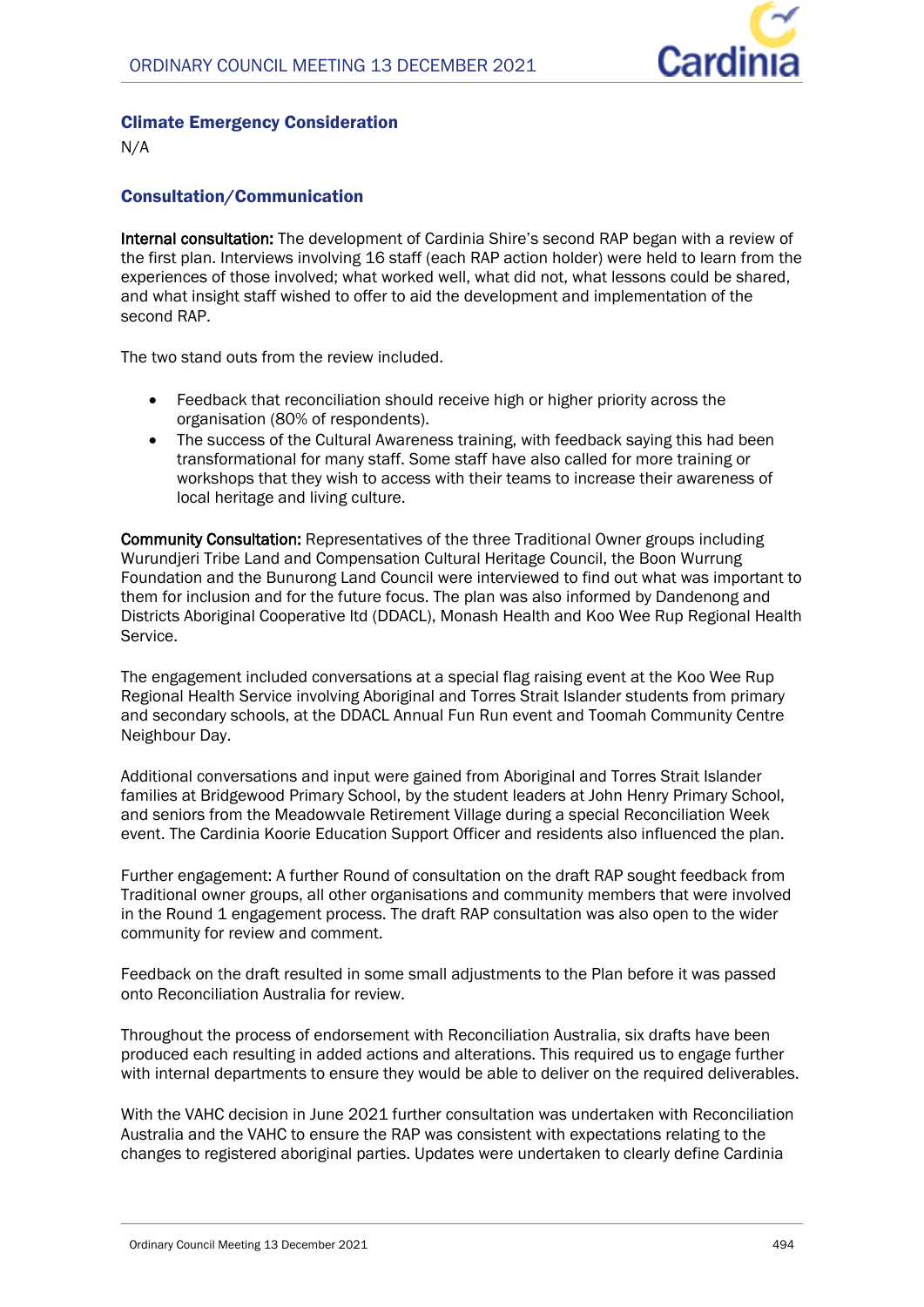

Shire's Traditional Custodians with additional consultation undertaken with Bunurong post decision to ensure they were satisfied with the updated document.

The RAP has now been endorsed by Reconciliation Australia and we now seek Council endorsement.

## Financial and Resource Implications

The preparation of the RAP was undertaken within current operating budgets. Some future RAP actions will require additional staff time and resources to implement including the process to develop the next RAP which will begin in late 2022. To provide the required support in this area it has been proposed to reallocate a currently vacant role within the Community Strengthening team to work specifically on the RAP and the Aboriginal and Torres Strait Islander portfolio.

## Conclusion

The Reconciliation Action Plan is the key document in creating ongoing, sustainable, positive change for Aboriginal and Torres Strait Islander community members connected to Cardinia Shire.

The Statement of Reconciliation contained within the RAP and the accompanying Acknowledgement to Country form an important part of Council's commitment to recognition of and support for our First Nation Peoples.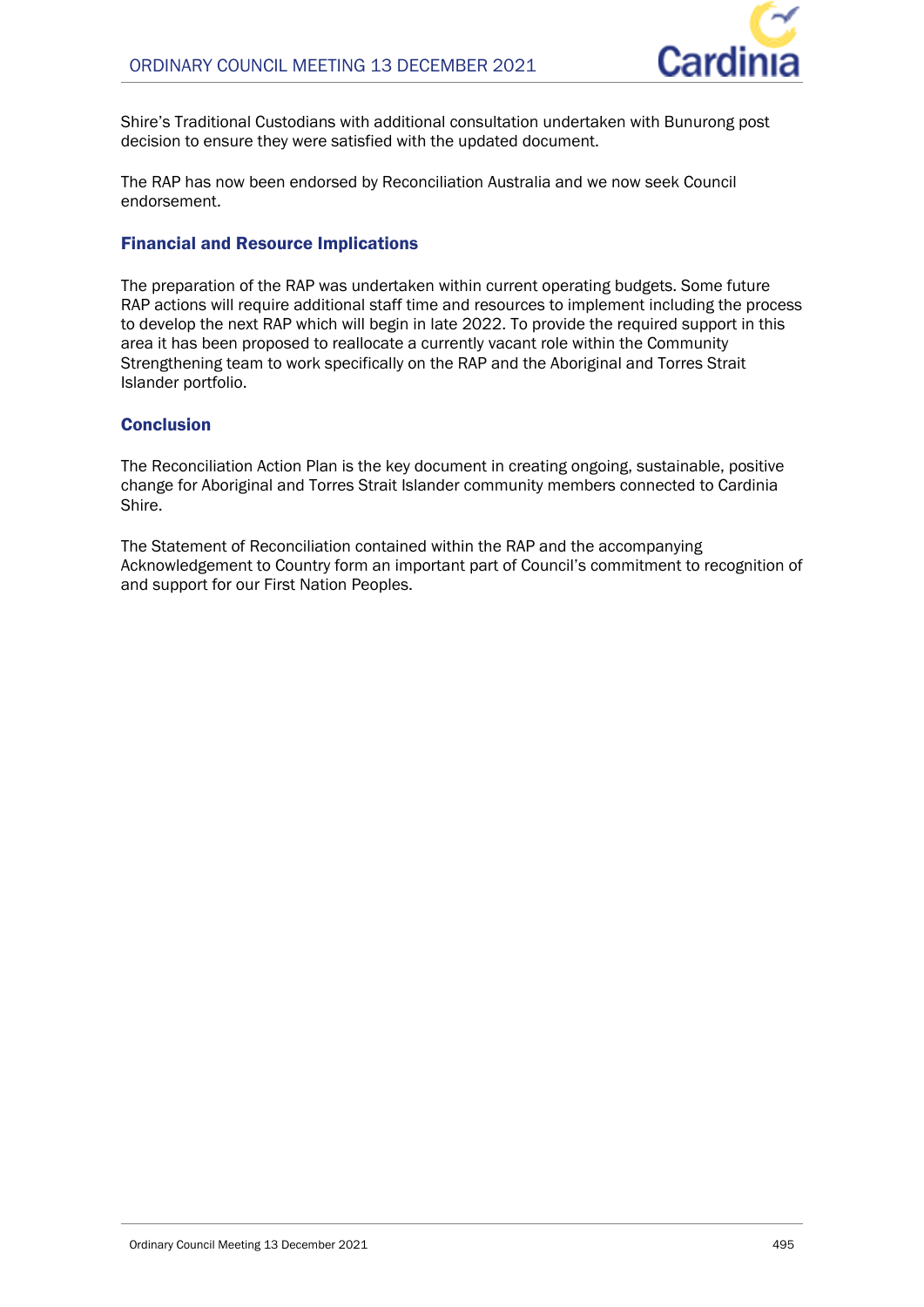Cardinia Shire Council



## Innovate Reconciliation Action Plan January 2022− December 2023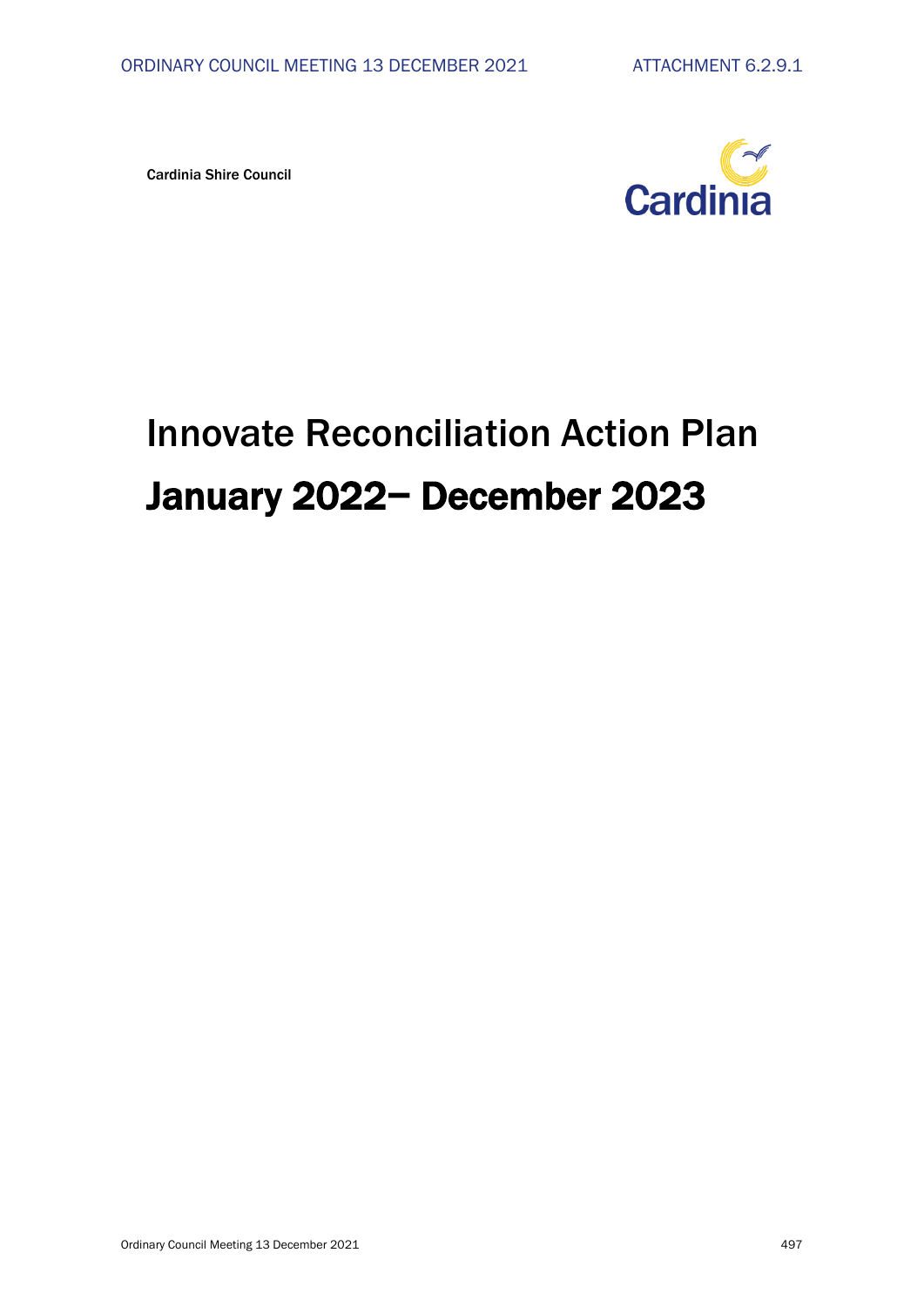Prepared by:

## Cardinia Shire Council

Community Strengthening Team

Published December 2021

© Cardinia Shire Council 2021 ABN: 32 210 906 807 20 Siding Avenue, Officer

PO Box 7, Pakenham Vic 3810 (DX 81006)

Phone: 1300 787 624 Email: mail@cardinia.vic.gov.au Web: [www.cardinia.vic.gov.au](http://www.cardinia.vic.gov.au/)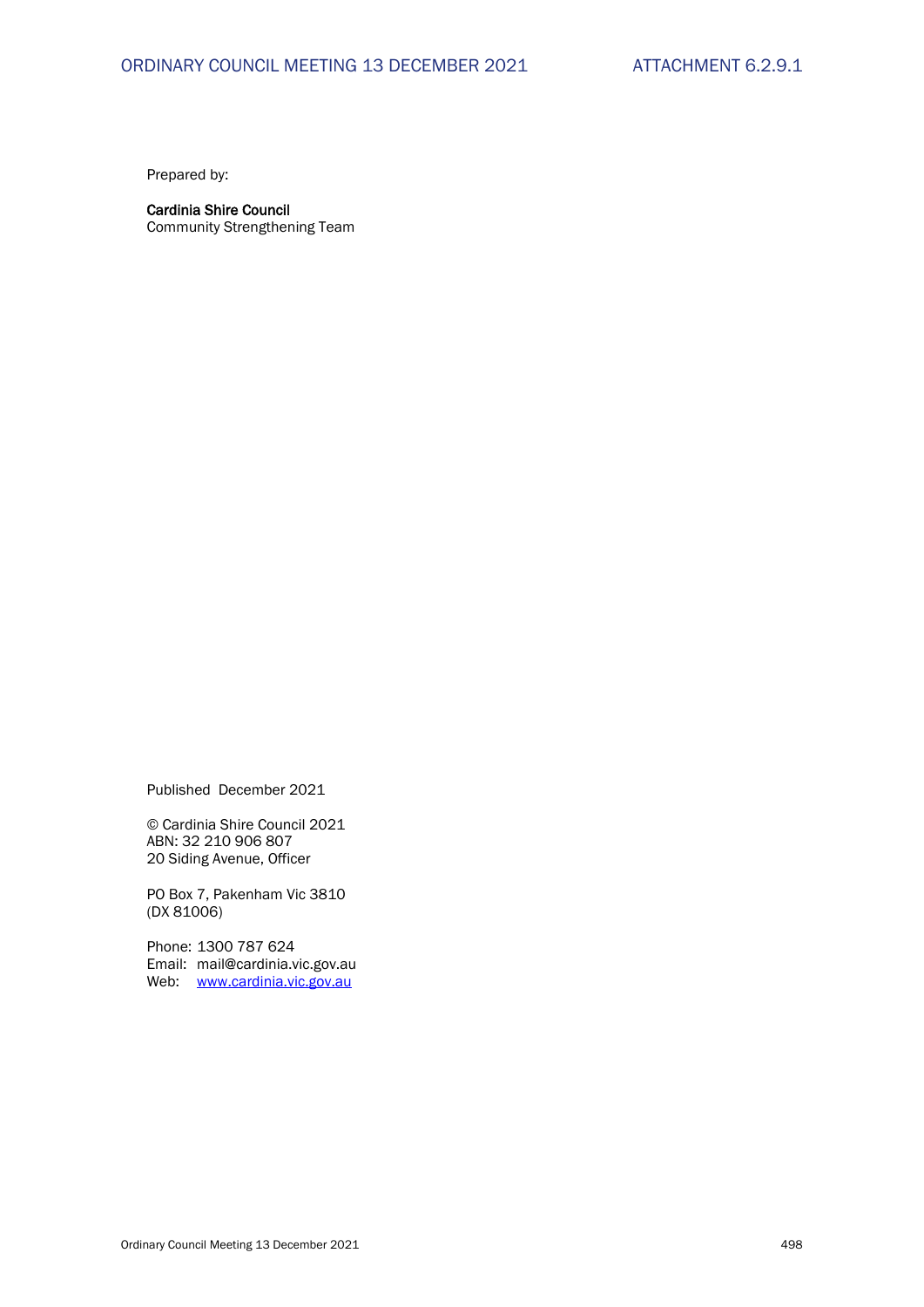## Acknowledgments

Cardinia Shire Council wishes to thank all those who have contributed to the development of Council's second Reconciliation Action Plan. Imagining together is the root of good planning and collective action, so thank you to everyone who has shared their ideas, aspirations and real-world advice with Council.

Particular thanks go our two Traditional Owner groups being the Wurundjeri Woi Wurrung Cultural Heritage Council and the Bunurong Land Council.

We also received input and feedback from the the Boon Wurrung Foundation and respectfully acknowledge their contribution.

We acknowledge the important role which will be played by the Southern Melbourne Area Aboriginal Governance Committee and thank members for committing to working with Council to meet particular actions in our second Reconciliation Action Plan.

We also thank staff from the Dandenong and Districts Aboriginal Cooperative, Monash Health and Koo Wee Rup Regional Health Service and look forward to strengthening relationships and working closely together.

We extend sincere thanks to local resident and advocate Anni Cockburn, who has been a key collaborator and advisor throughout our community conversations, and to the Indigenous Policy Officer team from the City of Port Phillip.

We appreciate the guidance and input of staff from the Department of Education and Training, along with local Elders with whom we've spoken. Particular thanks to families, students and community groups connected with Bridgewood Primary School, John Henry Primary School, Koo Wee Rup primary and secondary schools, Casey Cardinia Libraries, Toomah Community Centre, Meadowvale Retirement Village and Pakenham Scouts, along with Council staff who have been so keen to talk about what reconciliation means to them and how they would like to be involved in ongoing reconciliation efforts.

Many more conversations need to happen as we build relationships in our community and we view those had so far as just a start.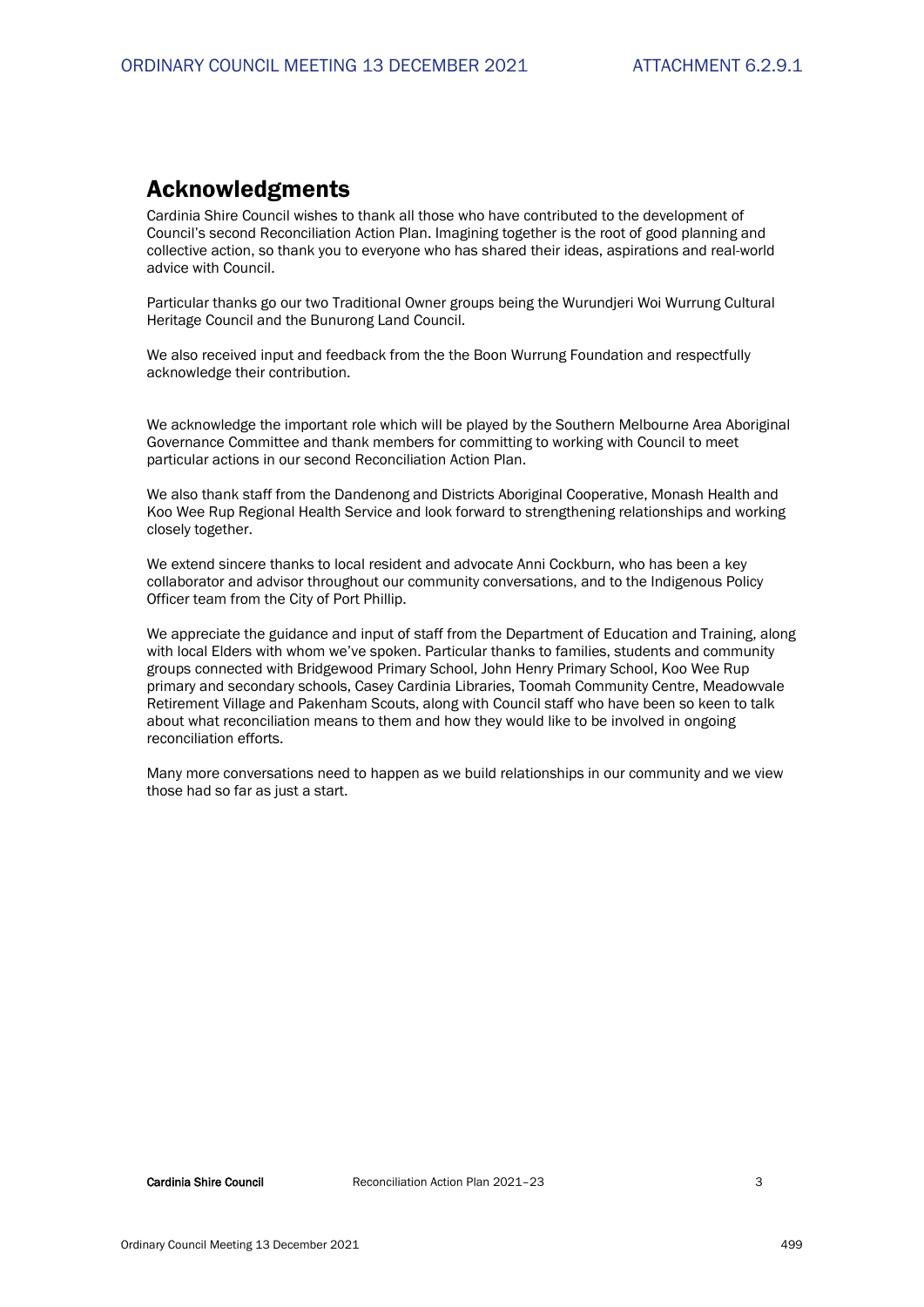## **Contents**

| Message from the Mayor                                                    | 5  |
|---------------------------------------------------------------------------|----|
| Our organisation                                                          | 6  |
| Our RAP – Reconciliation vision and statement of commitment               | 6  |
| <b>Our second RAP</b>                                                     | 8  |
| Reconciliation and community wellbeing                                    | 9  |
| <b>Community snapshot</b>                                                 | 9  |
| Focus area 1: Relationships                                               | 11 |
| Focus area 2: Respect                                                     | 14 |
| Focus area 3: Opportunities                                               | 17 |
| Focus area 4: Leadership, implementation, tracking and progress reporting | 20 |
| <b>Planning for change</b>                                                | 22 |
| <b>Broader policy context</b>                                             | 23 |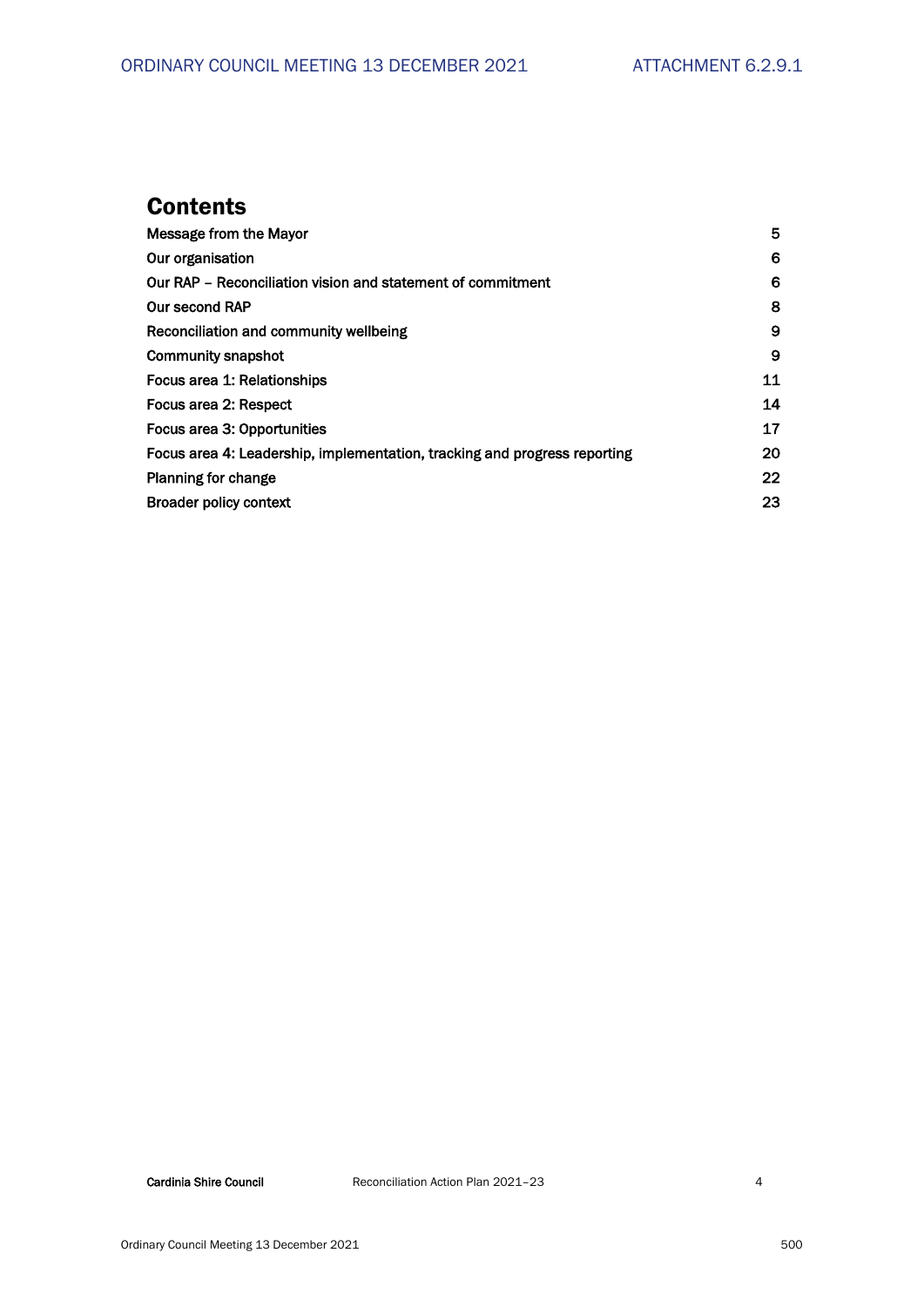## Message from the Mayor

It is with great pride that Cardinia Shire Council presents its *Reconciliation Action Plan 2021-23* (RAP). This plan is a significant step forward in our commitment to reconciliation and forging stronger connections with Traditional Owner groups and Cardinia's wider Aboriginal and Torres Strait Islander community.

This, our second RAP, builds on the vision and ambitions of our *Reconciliation Action Plan 2015–19* by focusing our efforts on further developing valuable relationships and opportunities through partnership with our local Traditional Owners, Aboriginal controlled organisations and services, and the local Aboriginal and Torres Strait Islander community. Discussions with Traditional Owner groups in our shire and local community members has seen a number of key themes emerge that are reflected in this plan – a desire for increased cultural recognition, connection and relationship building, and for culturally specific and relevant service partnerships to be developed and delivered locally.

The plan focuses on the three pillars – relationships, respect and opportunities. Put simply, our ongoing commitment to reconciliation is reflected in this plan through specific and tangible actions that focus on fostering positive relationships, respect and opportunities.

The 21 key actions in this plan will focus on creating new opportunities that meet the needs of our changing and growing Aboriginal and Torres Strait Islander communities. This will be achieved through further opportunities to connect with culture and each other, and greater access to culturally specific programs and services locally.

The development of this plan builds on our commitment to develop ongoing positive relationships with Aboriginal and Torres Strait Islander communities to promote understanding and respect across the wider Cardinia community.

It aims to increase recognition and awareness of the rich cultural legacy of our shire, focussing on opportunities to strengthen connections, promote cultural exchanges, spark deep conversations and gain insight into different contemporary Aboriginal and Torres Strait Islander cultural experiences.

The plan is underpinned by strategies in Council's *Council Plan 2021–25* that are aimed at supporting community health, connection and sustainability.

At Cardinia Shire Council, we are committed to continuing to build and strengthen relationships with Traditional Owners and Custodians along with local Aboriginal and Torres Strait Islander peoples. It is an honour to live in a country with over 65,000 years of human occupation and as such it is important that we recognise and pay our respects to Cardinia Shire's Elders, past and present, while also acknowledging the important role that each of our three Traditional Owner groups continue to play in our community.

We look forward to further strengthening these ties in the coming years and we will continue to actively seek opportunities to increase local connections.

#### Cr Jeff Springfield Cardinia Shire Mayor 2022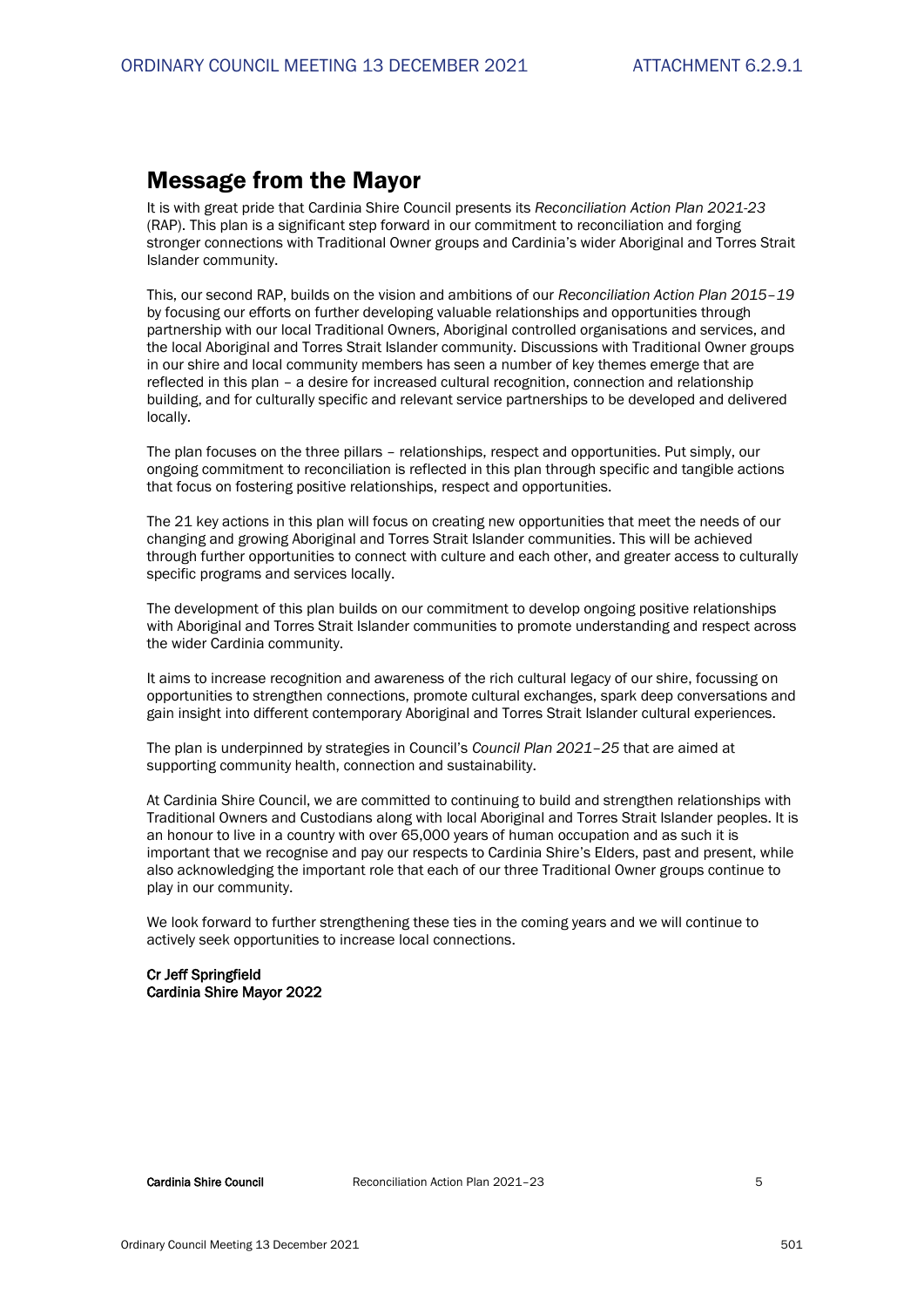## **Our business**

Cardinia Shire is located approximately 55 kilometres south-east of Melbourne CBD and is home to an estimated 112,000 people from 117 different cultures. This includes 780 residents who identify as Aboriginal or Torres Strait Islander based on 2016 Census data, which in 2021 is estimated to be at least 1,000 residents.

When presented as a proportion of the overall population, Aboriginal and Torres Strait Islander people now make up nearly 1% of the Cardinia Shire population, double the proportion recorded 10 years ago. This increase is higher in Cardinia than the average across interface councils, Greater Melbourne and Victoria. Currently Aboriginal or Torres Strait Islander representation within the staff base is at 0.4% with at least 2 staff identifying as Aboriginal or Torres Strait Islander according to internal staff surveying as cultural identification is not currently an element of our recruitment process.

Cardinia Shire Council employs more than 500 staff and provides a broad range of community services, programs and activities, as well as infrastructure renewal and development to promote, develop and improve the wellbeing and prosperity of our growing community. Council operates from its municipal building at 20 Siding Avenue, Officer. We work with all community members – from newborn babies and young people to families and seniors – and across business, industry and nonprofit organisations. We are committed to building a sustainable shire for present and future generations to enjoy. We work with the community and continue to balance the demands of meeting our financial responsibilities and addressing identified challenges, such as managing growth while maintaining our diverse rural communities. Council delivers a diverse range of activities and initiatives with 66 major service categories, each of which contributes to achieving Council's vision as set out in our *Council Plan*.

#### Our vision

Cardinia Shire will be developed in a planned manner to enable present and future generations to live healthy and productive lives and to enjoy the richness of the diverse and distinctive characteristics of the shire.

#### Our commitment

Council will provide leadership, including community engagement with stakeholders, to ensure the long-term sustainability of our communities and townships. We will be mindful of the social, environmental and economic impacts of our decisions and ensure future generations benefit from our decisions. We will practise good governance and meet recognised standards of excellence. Council will work diligently to achieve excellence in every aspect of our activities.

## Our RAP – Reconciliation vision and statement of commitment

#### Vision

Cardinia Shire Council's vision for reconciliation is a community that is welcoming, inclusive and respectful, promoting mutual respect and understanding of First Nations Australians, their history and culture in our community.

In the context of our organisation this represents increased partnerships with Traditional Owners and other First Nations people, organisations and residents in order to increase equity, community cultural connection, positive health outcomes, leadership opportunities and self-determination.

Cardinia Shire Council Reconciliation Action Plan 2021–23 6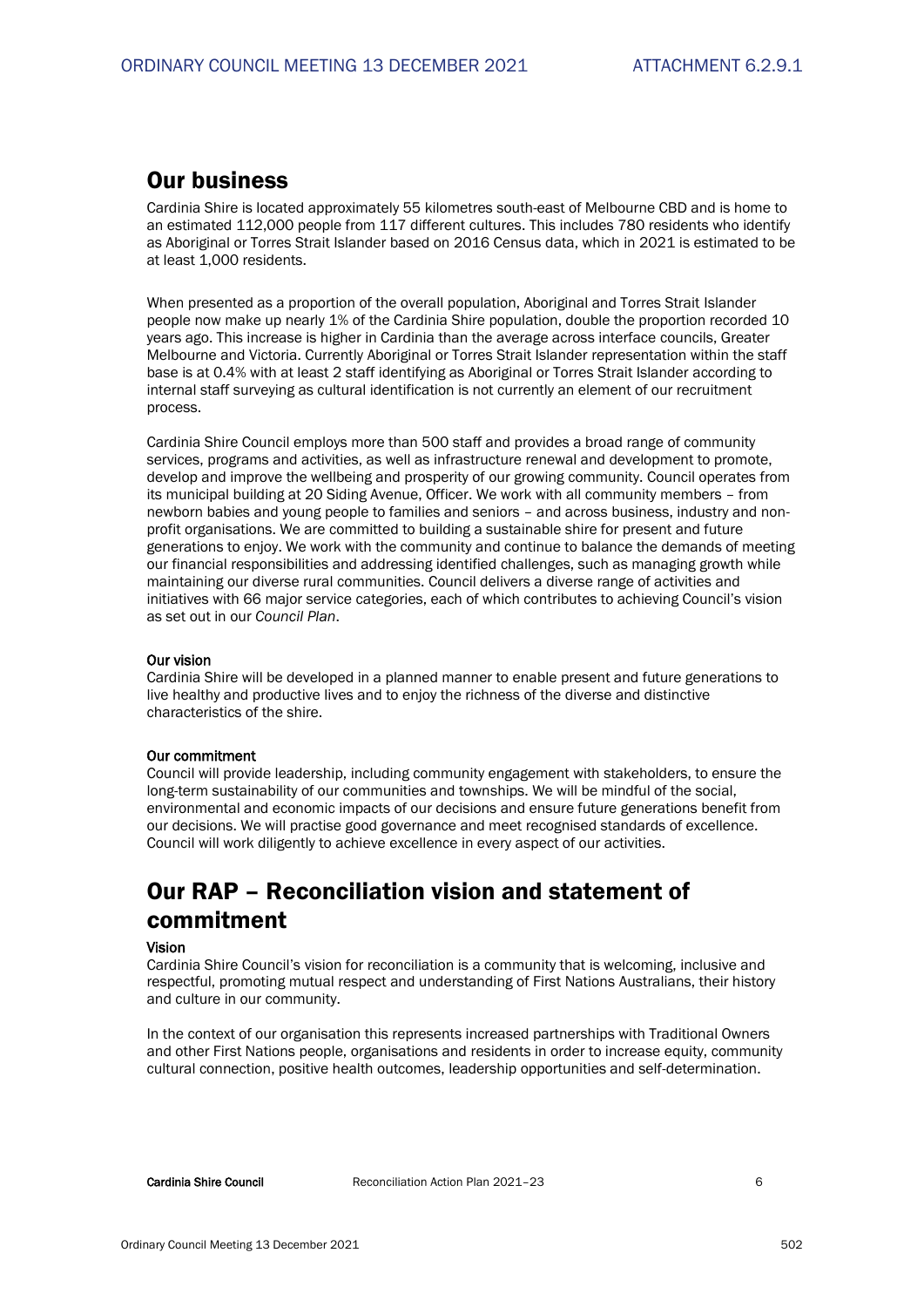At a Cardinia Shire Council meeting on 18 February 1997, Council made a Statement of Reconciliation that was sent to the Council for Aboriginal Reconciliation in support of the Australian Reconciliation Convention. This has now been updated to bring this in line with our second RAP.

#### Statement of commitment

The Cardinia Shire Council Statement of Reconciliation confirms Council:

- recognises the Bunurong and Wurundjeri people as the traditional custodians of the Cardinia region.
- acknowledges the right of Aboriginal, and indeed all Australians, to live according to their own values and customs, subject to law.
- commits Cardinia Shire Council to respecting Aboriginal sacred sites, special places and objects
- supports the reconciliation process which promotes mutual respect and understanding of the Aboriginal peoples and of all ethnic groups and their history and culture in our community.

#### First Reconciliation Action Plan

In 2015, Council embarked on its first *Reconciliation Action Plan*, publicly committing to 23 key actions for delivery over the four-year period 2015−19.

The plan was developed under Reconciliation Australia's Innovate RAP guidelines which encourages organisations to reach their unique reconciliation visions by focusing on aspirational and innovative commitments towards reconciliation.

Key feature of this model include the following:

- Developing relationships with Aboriginal and Torres Strait Islander stakeholders which are mutually beneficial to both parties.
- Implementing organisation wide approaches for advancing reconciliation, including staff engagement in reconciliation.
- Recognising the sphere of influence our organisation has in supporting local reconciliation opportunities.
- Developing and delivering pilot reconciliation strategies and initiatives.
- Establish a Reconciliation Action Plan Working group consisting of shire Cardinia Council managers and staff committed to championing Reconciliation, along with Aboriginal and Torres Strait Islander residents and service representatives.

At the start of 2019, Council began the review process of its first RAP while concurrently embarking on conversations in the community to identify what opportunities people felt we could focus on to enhance our efforts as we move forward in our reconciliation journey.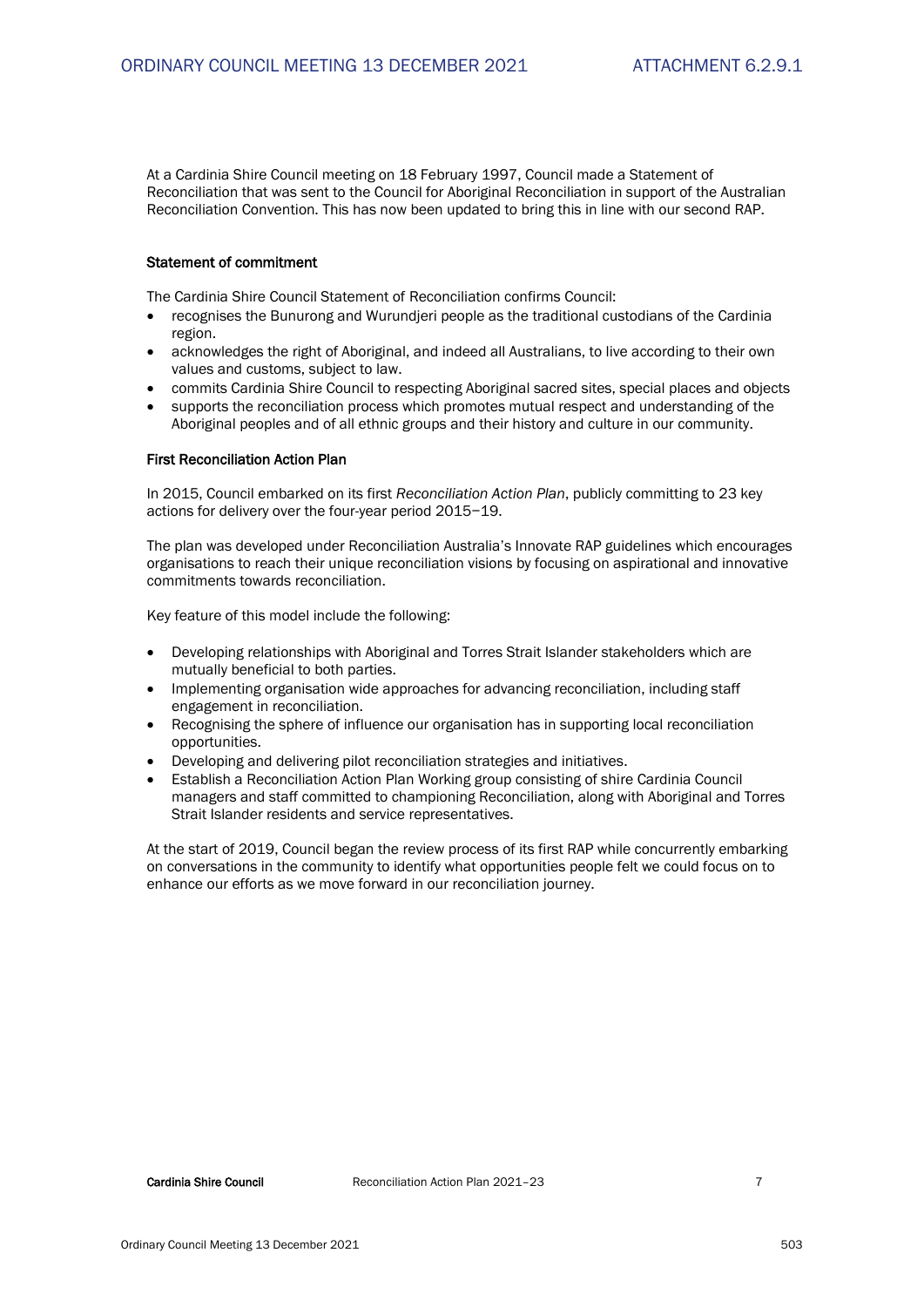## Our second RAP

While Cardinia Shire Council's first RAP was rightfully ambitious, covering a large suite of focus areas, our second one has consolidated on those efforts in line with advice from Traditional Owners, local Elders and advisors from other councils. The key purpose of Cardinia Shire Council developing this RAP is to provide guidance to our organisation to produce quality outcomes for the Aboriginal and Torres Strait Islander community in our area. We are positioning our efforts on key areas identified through the consultation process.

Our second RAP focuses on creating opportunities for our communities to connect with people, enabling cultural exchanges, deep conversations and insights into different contemporary Aboriginal and Torres Strait Islander cultural experiences. It also aims to increase public recognition of the rich cultural legacy in this area. It also recognises the importance of creating opportunities for current Aboriginal and Torres Strait Islander staff to be offered access to professional development and leadership pathways.

Reconciliation Australia reminds us that the aim of reconciliation is the promotion of respect, trust and positive relationships between the wider Australian community and Aboriginal and Torres Strait Islander peoples.

An important outcome of Cardinia Shire Council's first RAP was providing opportunities for cultural awareness training for staff, ensuring they gained an understanding of history from a Victorian Aboriginal perspective. It increased staff's exposure to and recognition of the ongoing impact of past government policies.

In developing the actions for our second plan, we referred closely to this aim and to Reconciliation Australia's five dimensions of reconciliation, which are:

- race relations
- equality and equity
- unity
- institutional integrity
- historical acceptance.

Since 2018 and throughout 2019, we have been speaking with Cardinia's Traditional Owner groups, the Wurundjeri Woi Wurrung Cultural Heritage Council and the Bunurong Land Council. Consultation was also undertaken with Boon Wurrung Foundation as well as local families, students, community members and a range of service providers. It is through these meetings and discussions that we started to see key themes emerge focused on a desire among people (including non-Indigenous people) to see increased cultural recognition, connection and relationship building, and for culturally specific and relevant service partnerships to be developed and delivered locally.

As themes became apparent, they were shared with Council staff who expressed their aspirations for reconciliation, identifying how these could jointly be considered through our services. This has resulted in the development of the actions presented here. Council is committed to supporting staff across the organisation in delivering the plan actions and sharing network opportunities.

We will take the time over the next 2 years to build significant and strong relationships with our local Traditional Owners, growing Aboriginal and Torres Strait Islander population and key regional support services.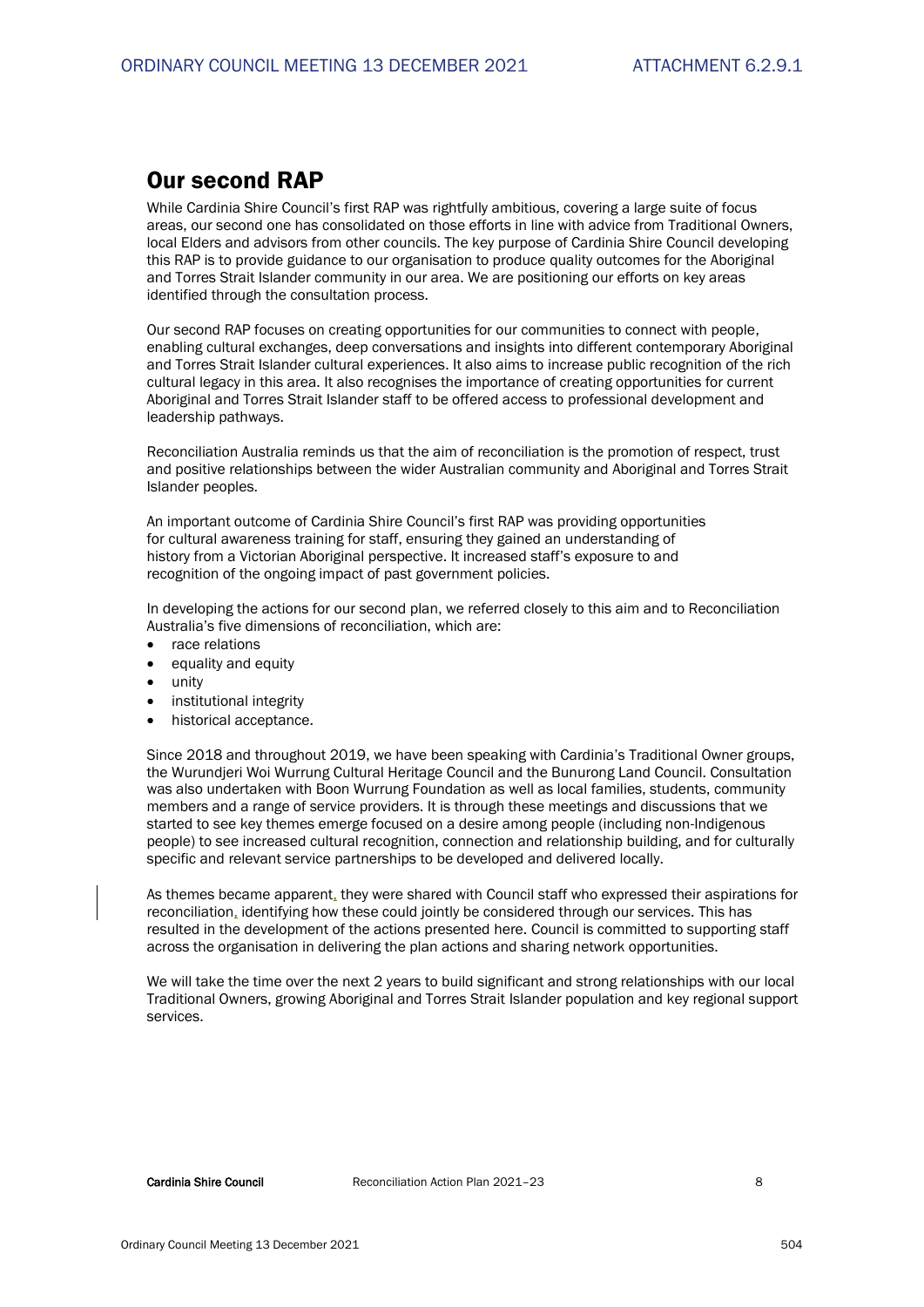## Reconciliation and community wellbeing

Reconciliation means vastly different things to different people, and our early community conversations during the development of Council's second Reconciliation Action Plan have highlighted a broad range of different interpretations, aspirations and considerations. Alongside this has been a strong willingness to support reconciliation efforts and to connect with and pay respect to Aboriginal and Torres Strait Islander cultures.

Council recognises self-determination is crucial as we move forward. Respecting that this may occur in distinctly different ways to how Council is used to doing business, forms part of this recognition. This Reconciliation Action Plan commits us to building relationships, to talking with and listening deeply to people's hopes and aspirations for the future, including how they wish to connect to culture, influence attitudes and decision making, and actively participate in community life.

As the closest tier of government to community, councils serve a unique role in being able to work in close partnership with individuals and community groups to advocate for opportunities and make change happen. In our shire, we see this through the adoption of our 'services for success' model, which commits us to working together for the future of our community.

Our service attraction philosophy encourages a collaborative approach for future service provision across all sectors and invites and values service providers in working with us to support our growing community's health and wellbeing. Cardinia's *Liveability Plan 2017–29* (Municipal Public Health and Wellbeing Plan) sets the strategic direction for improving health and wellbeing across the shire over the coming decade. Its development was strengthened by having the Dandenong and Districts Aborigine's Co-operative join other partners as active voices in the plan's development.

Talking about what reconciliation means *is very important*, and National Reconciliation Week provided an opportunity to meet with seniors in our community at one of Cardinia Shire's *r*etirement villages for an acknowledgment event over afternoon tea. *M*uch discussion *occurred* and the breadth of people's experience was a great reminder about what *r*econciliation means and how people want to be involved.

## Community snapshot

Cardinia Shire is located in the south-east of Melbourne and is one of 10 'interface councils' around the perimeter of metropolitan Melbourne. The shire's primary urban centre is Pakenham (55 kilometres from Melbourne's CBD).

The shire has a large rural population with 27 rural townships outside the urban growth area, resulting in unique service provision issues. Our residential population for 2018 was 107,1201. These figures will grow significantly over the next 10–20 years, as currently six families are moving into Cardinia Shire each day. Our community is primarily characterised by young families; however, in line with the national trend, our population is increasingly ageing. Over the next 10 years, forecasts for Cardinia Shire indicate a 74.3% increase in population under working age, a 57.5% increase in population of retirement age and a 54.4% increase in our working age population.

When presented as a proportion of the overall population, Aboriginal and Torres Strait Islander people now make up nearly 1% of Cardinia Shire's population, which is double the proportion recorded a decade ago. This increase rate is higher than the average across interface councils, Greater Melbourne and Victoria. By comparison, in neighbouring City of Casey, the proportion of the population who are Aboriginal or Torres Islander has remained relatively stable over the past decade. The 2016 ABS Census data identified Cardinia had almost 800 Aboriginal and Torres Strait Islander residents, while Casey had double this at 1,600. Our Aboriginal and Torres Strait Islander population aged over 50 years of age grew by 200% in the past decade. While Cardinia has

<sup>1</sup> ABS Estimated Resident Population as sourced a[t https://profile.id.com.au/cardinia/population](https://profile.id.com.au/cardinia/population)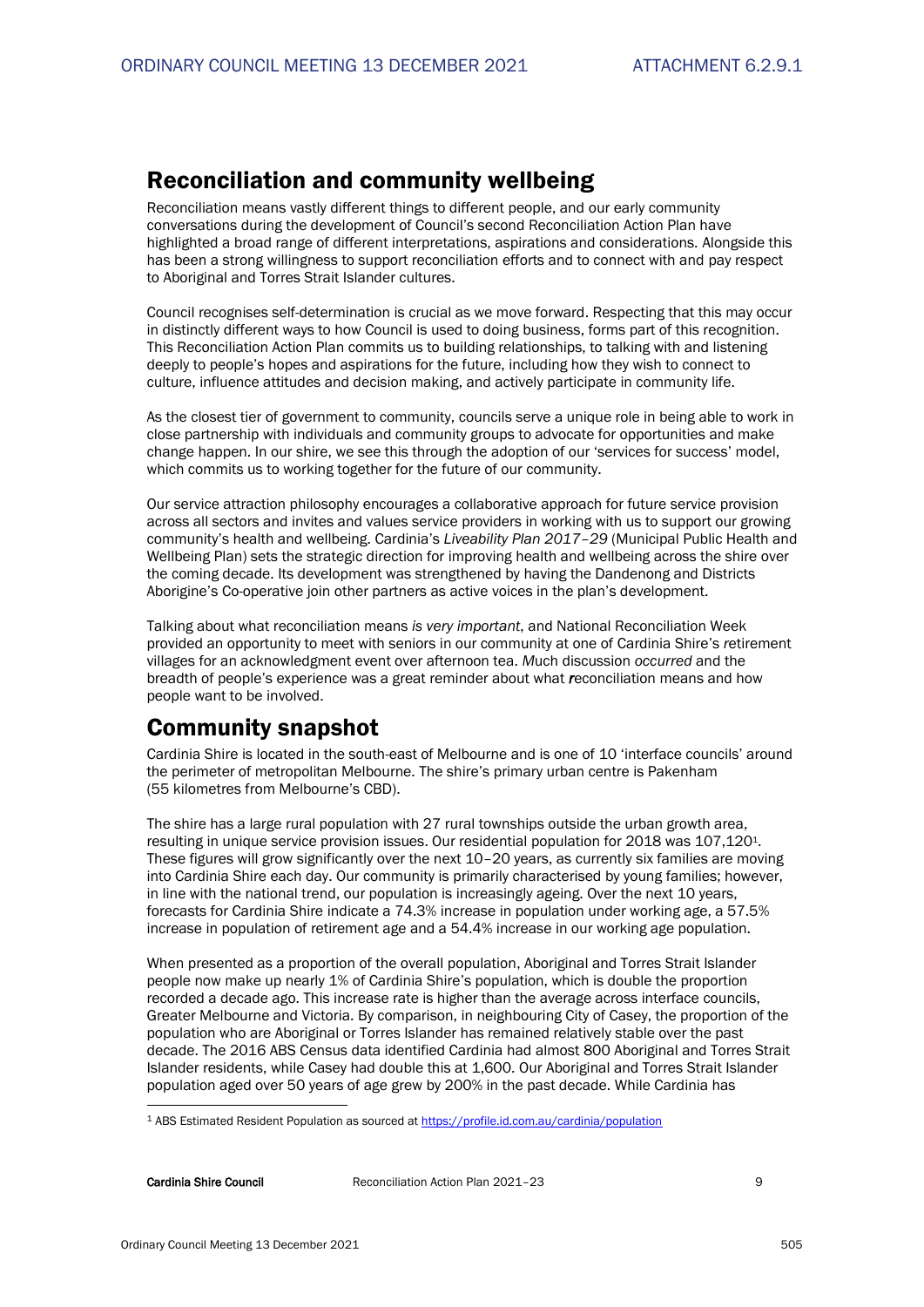workforce parity numbers, our Aboriginal and Torres Strait Islander population are working longer into life than the shire's non-Aboriginal and Torres Strait Islander population.

As our communities expand and new neighbourhoods develop, so do the services within them, including schools, kindergartens and community hubs. Council is a partner of the Early Years Compact (an agreement between the Victorian Government and local government) which promotes cultural connection and early start kinder opportunities for Aboriginal and Torres Strait Islander children.

As detailed in our *RAP 2021–23* actions, Council will focus on creating new opportunities which meet the needs of our changing and growing Aboriginal and Torres Strait Islander population, specifically through increased local opportunities to connect with culture, meet one another, and access culturally specific programs and services. We will also support opportunities for our broader population to build respect, understanding, trust and positive relationships with Australia's First Peoples. We still have a lot to learn and we seek active partnerships to do so together.

Reconciliation cannot correct the many wrongs that past policies and practises have had on Aboriginal and Torres Strait Islander people, cultures and practices but it can provide opportunities for our community to unite and to build respect, trust and positive relationships into the future.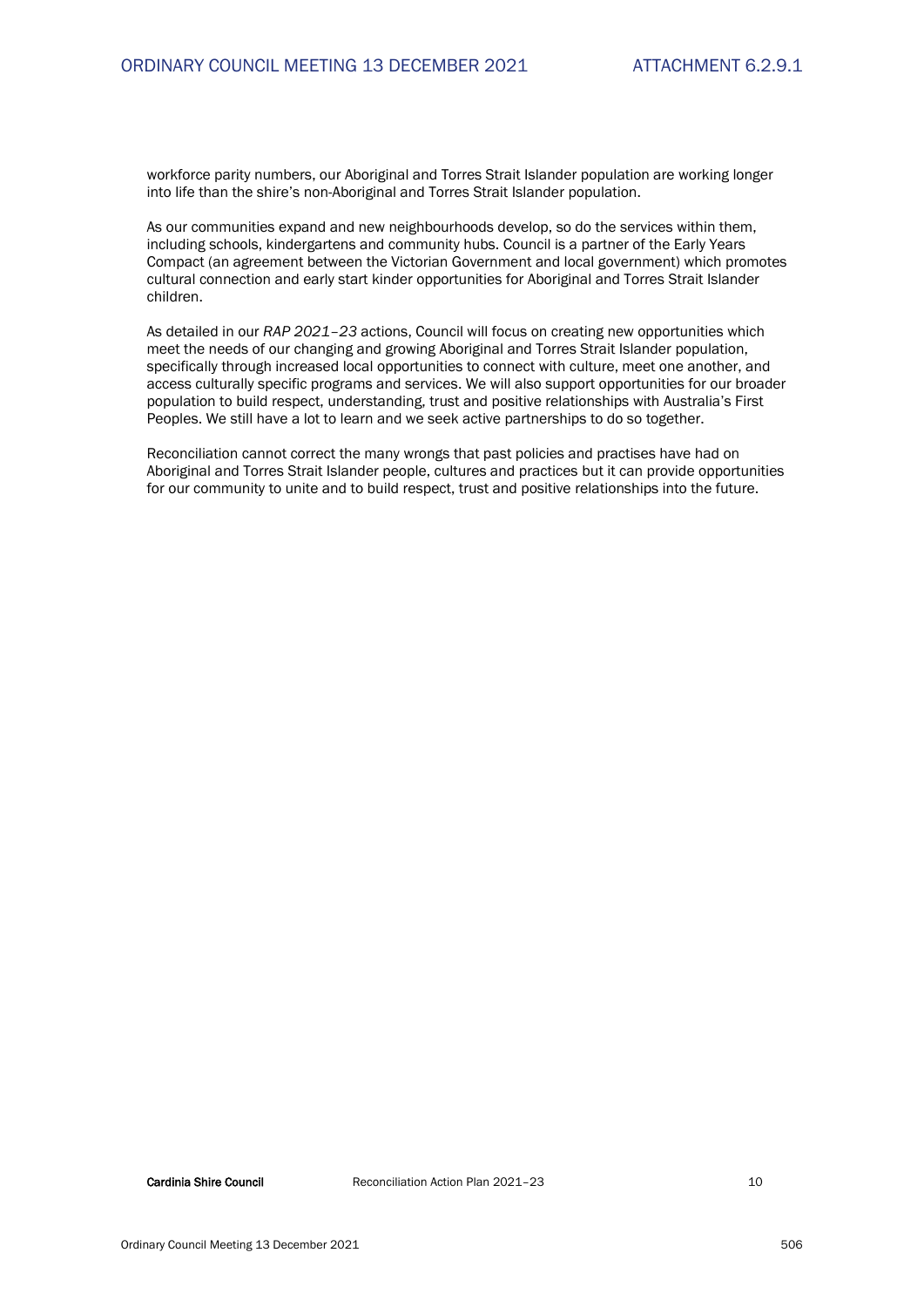## Focus area 1: Relationships

Council will continue working with Traditional Owner representative groups in the shire and seek opportunities for increased and rewarding local community connections to be built with them.

With a rapidly growing Aboriginal and Torres Strait Islander population across the shire, it's time to invest in building strong relationships, creating opportunities to connect people in together and to increase opportunities for diverse Aboriginal and Torres Strait Islander voices to influence Council.

| <b>Action</b>                                                                                      | <b>Deliverable</b>                                                                                                                                                                         | <b>Timeline</b>                | <b>Responsibility</b>                              |
|----------------------------------------------------------------------------------------------------|--------------------------------------------------------------------------------------------------------------------------------------------------------------------------------------------|--------------------------------|----------------------------------------------------|
| Action 1                                                                                           |                                                                                                                                                                                            |                                |                                                    |
| <b>Build relationships</b><br>through celebrating<br><b>National Reconciliation</b><br>Week (NRW). | 1.1 Circulate Reconciliation<br>Australia's National<br><b>Reconciliation Week resources</b><br>and reconciliation materials to<br>our staff. Eg. Uluru Statement<br>from the Heart        | May-June 2022<br>May-June 2023 | Manager<br>Community and<br><b>Family Services</b> |
|                                                                                                    | 1.2 Reconciliation Action Plan<br>Working Group members to<br>participate in an external<br><b>National Reconciliation Week</b><br>event.                                                  | May-June 2022<br>May-June 2023 | Manager<br>Community and<br><b>Family Services</b> |
|                                                                                                    | 1.3 Encourage and support staff<br>and senior leaders to participate<br>in at least one external event to<br>recognise and celebrate<br>National Reconciliation Week.                      | May-June 2022<br>May-June 2023 | Manager<br>Community and<br><b>Family Services</b> |
|                                                                                                    | 1.4 Register all our National<br>Reconciliation Week events on<br>Reconciliation Australia's NWR<br>website.                                                                               | May-June 2022<br>May-June 2023 | Manager<br>Community and<br><b>Family Services</b> |
|                                                                                                    | 1.5 Undertake public flag<br>raisings at Cardinia Shire<br>Council Civic Centre, at on-site<br>events, in partnership with local<br>groups, registered aboriginal<br>parties and services. | May-June 2022<br>May-June 2023 | Manager<br>Community and<br><b>Family Services</b> |
|                                                                                                    | 1.6 Council will work in<br>partnership with local groups or<br>organisations to host an annual<br><b>National Reconciliation Week</b><br>event.                                           | June 2022<br>June 2023         | Manager<br>Community and<br><b>Family Services</b> |
|                                                                                                    | 1.7 Council to deliver a National<br>Reconciliation Week function for<br>Councillors and staff in<br>partnership with local groups or<br>organisations.                                    | <b>June 2022</b><br>June 2023  | Manager<br>Community and<br><b>Family Services</b> |
| <b>Action 2</b>                                                                                    |                                                                                                                                                                                            |                                |                                                    |
| Promote reconciliation<br>through our sphere of<br>influence.                                      | 2.1 Implement strategies to<br>engage our staff in<br>reconciliation.                                                                                                                      | May-June 2022<br>May June 2023 | Manager<br>Community and<br><b>Family Services</b> |
|                                                                                                    | 2.2 Communicate our<br>commitment to reconciliation<br>publicly.                                                                                                                           | May-June 2022<br>May-June 2023 | Manager<br>Community and<br><b>Family Services</b> |

Cardinia Shire Council **Reconciliation Action Plan 2021** - 23 11 12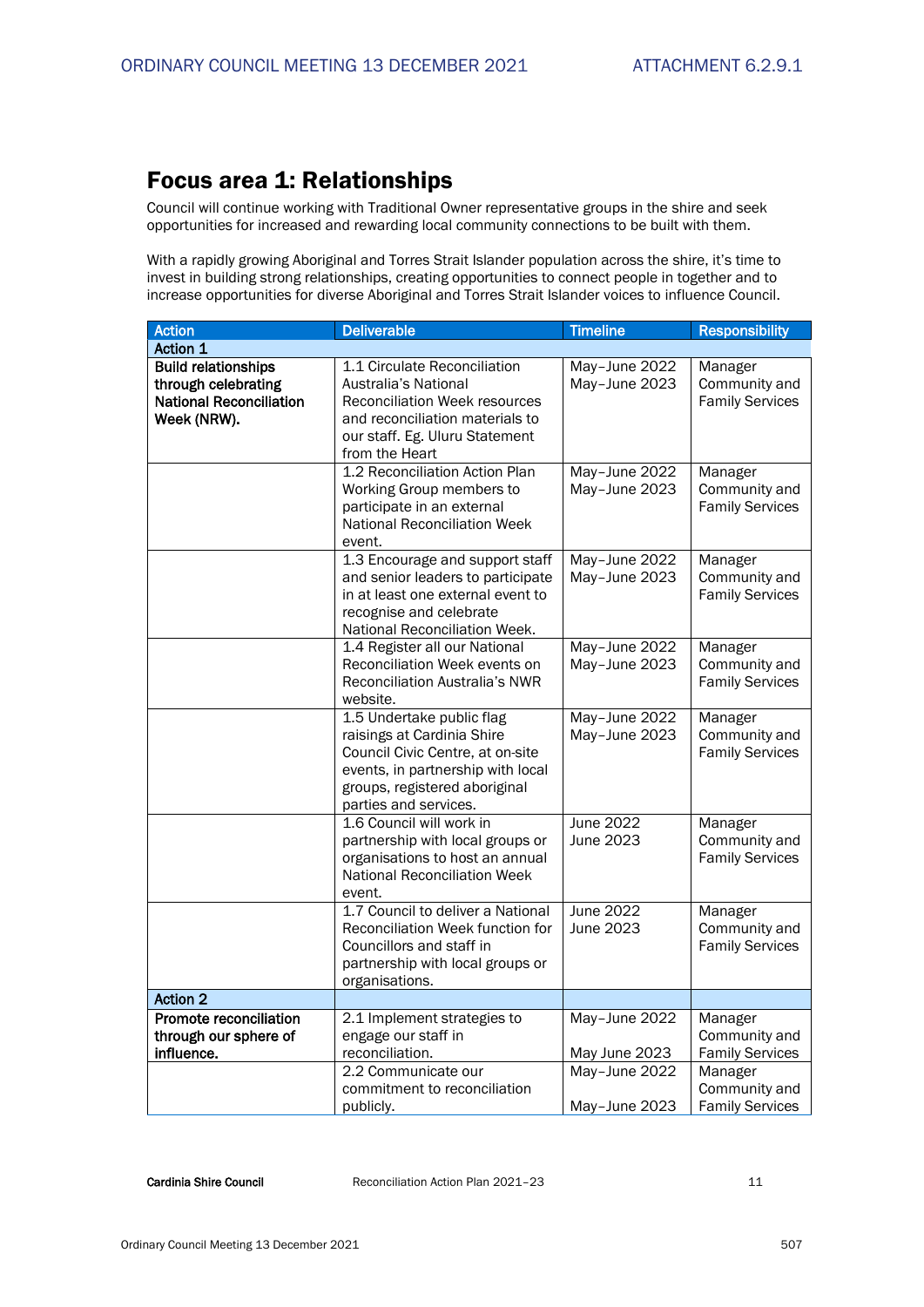| <b>Action</b>                                                                                                                                                              | <b>Deliverable</b>                                                                                                                                                                                           | <b>Timeline</b>                | <b>Responsibility</b>                              |
|----------------------------------------------------------------------------------------------------------------------------------------------------------------------------|--------------------------------------------------------------------------------------------------------------------------------------------------------------------------------------------------------------|--------------------------------|----------------------------------------------------|
|                                                                                                                                                                            | 2.3 Explore opportunities to<br>positively influence our external<br>stakeholders to drive<br>reconciliation outcomes.                                                                                       | June 2023                      | Manager<br>Community and<br><b>Family Services</b> |
|                                                                                                                                                                            | 2.4 Collaborate with RAP and<br>other like-minded organisations<br>to develop ways to advance<br>reconciliation.                                                                                             | June 2023                      | Manager<br>Community and<br><b>Family Services</b> |
| <b>Action 3</b>                                                                                                                                                            |                                                                                                                                                                                                              |                                |                                                    |
| Promote positive race<br>relations through anti-<br>discrimination strategies.                                                                                             | 3.1 Conduct a review of HR<br>policies and procedures to<br>identify existing anti-<br>discrimination provisions and<br>future needs.                                                                        | December 2022                  | Manager<br>People and<br>Culture                   |
|                                                                                                                                                                            | 3.2 Develop, implement and<br>communicate an anti-<br>discrimination policy for our<br>organisation.                                                                                                         | December 2022                  | Manager<br>People and<br>Culture                   |
|                                                                                                                                                                            | 3.3 Engage with Aboriginal and<br>Torres Strait Islander staff and<br>Aboriginal and Torres Strait<br>Islander advisors to consult on<br>our anti-discrimination policy.                                     | June 2022                      | Manager<br>People and<br>Culture                   |
|                                                                                                                                                                            | 3.4 Educate senior leaders on<br>the effects of racism.                                                                                                                                                      | December 2022                  | Manager<br>People and<br>Culture                   |
| <b>Action 4</b>                                                                                                                                                            |                                                                                                                                                                                                              |                                |                                                    |
| <b>Establish and maintain</b><br>mutually beneficial<br>relationships with<br><b>Aboriginal and Torres</b><br><b>Strait Islander</b><br>stakeholders and<br>organisations. | 4.1 Meet with local Aboriginal<br>and Torres Strait Islander<br>stakeholders and organisations<br>to develop guiding principles for<br>future engagement.                                                    | June 2022                      | Manager<br>Community and<br><b>Family Services</b> |
|                                                                                                                                                                            | 4.2 Develop and implement an<br>engagement plan to work with<br>Aboriginal and Torres Strait<br>Islander stakeholders and<br>organisations.                                                                  | December 2022                  | Manager<br>Community and<br><b>Family Services</b> |
|                                                                                                                                                                            | 4.3 Council staff will work with<br>key Aboriginal and Torres Strait<br>Islander organisations, partners<br>and service stakeholders in<br>preparing for, responding to, and<br>recovering from emergencies. | February 2022<br>February 2023 | Team Leader<br>Emergency<br>Management             |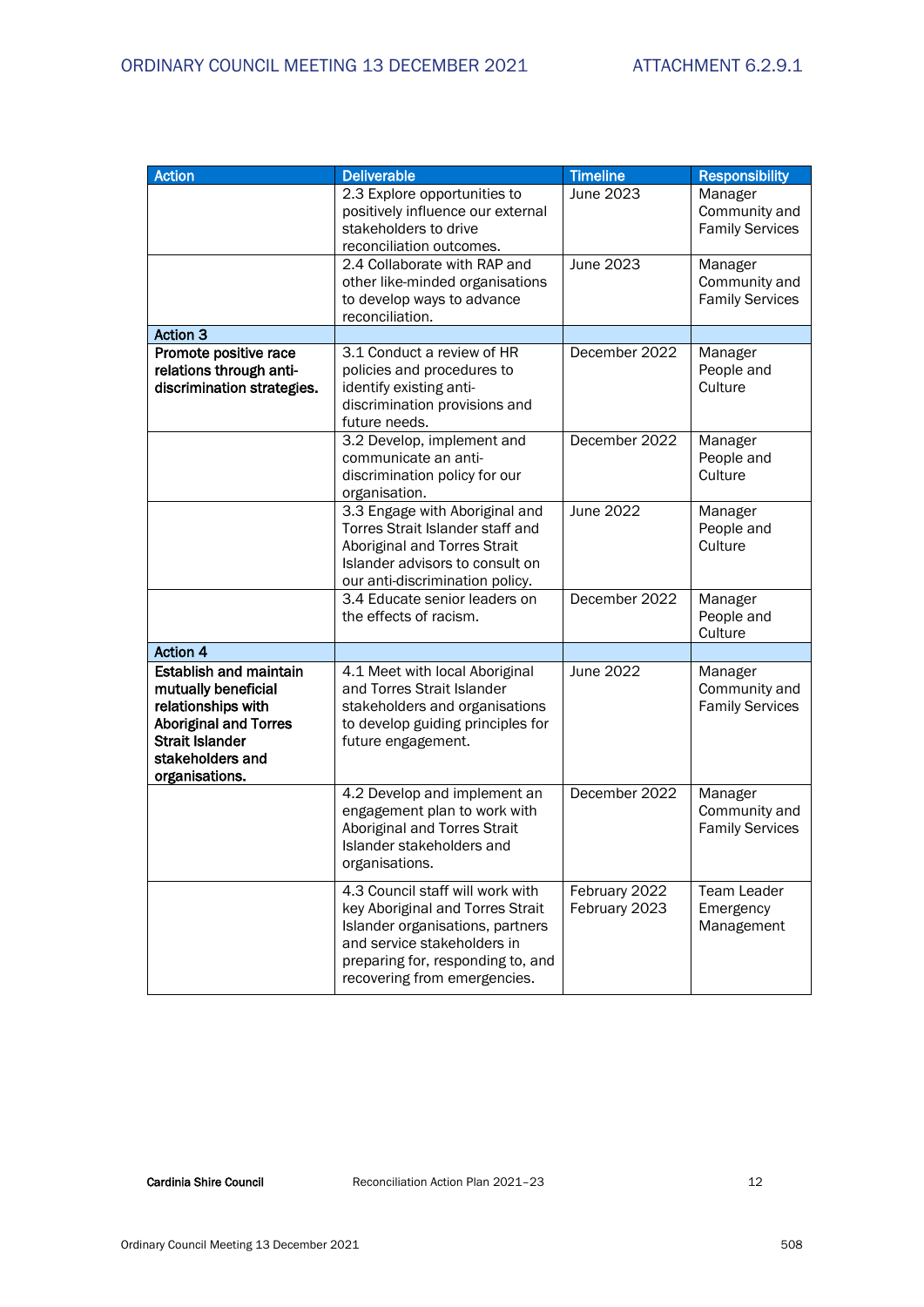| <b>Action</b>                                                             | <b>Deliverable</b>                                                                                                                                                                                                                                                     | <b>Timeline</b>            | <b>Responsibility</b>                              |
|---------------------------------------------------------------------------|------------------------------------------------------------------------------------------------------------------------------------------------------------------------------------------------------------------------------------------------------------------------|----------------------------|----------------------------------------------------|
|                                                                           | 4.4 Deliver an increased<br>number of Aboriginal and Torres<br>Strait Islander children, youth<br>and family services and support<br>groups in the shire, as<br>determined by community need<br>and the Southern Melbourne<br>Area Aboriginal Governance<br>Committee. | June 2022<br>December 2023 | Manager<br>Community and<br><b>Family Services</b> |
|                                                                           | 4.5 Work in partnership with<br>Aboriginal housing support<br>services to identify social<br>housing needs and explore<br>opportunities to improve<br>housing outcomes within the<br>Shire.                                                                            | June 2022<br>June 2023     | Team Leader<br>Community<br>Strengthening          |
| <b>Action 5</b>                                                           |                                                                                                                                                                                                                                                                        |                            |                                                    |
| Strengthen relationships<br>with our Traditional Owner<br>Groups.         | 5.1 Develop individual<br>Memorandum of<br>Understandings (MOUs)<br>between Cardinia Shire Council<br>and The Wurundjeri Woi<br>Wurrung Cultural Heritage<br>Council and the Bunurong Land<br>Council.                                                                 | June 2022                  | Manager<br>Community and<br><b>Family Services</b> |
| Action 6                                                                  |                                                                                                                                                                                                                                                                        |                            |                                                    |
| Leadership commit to<br>support the Reconciliation<br><b>Action Plan.</b> | 6.1 Annual meetings occur<br>between the Traditional Owner<br>Groups and Councillors and<br>senior managers.                                                                                                                                                           | June 2022<br>June 2023     | Manager<br>Community and<br><b>Family Services</b> |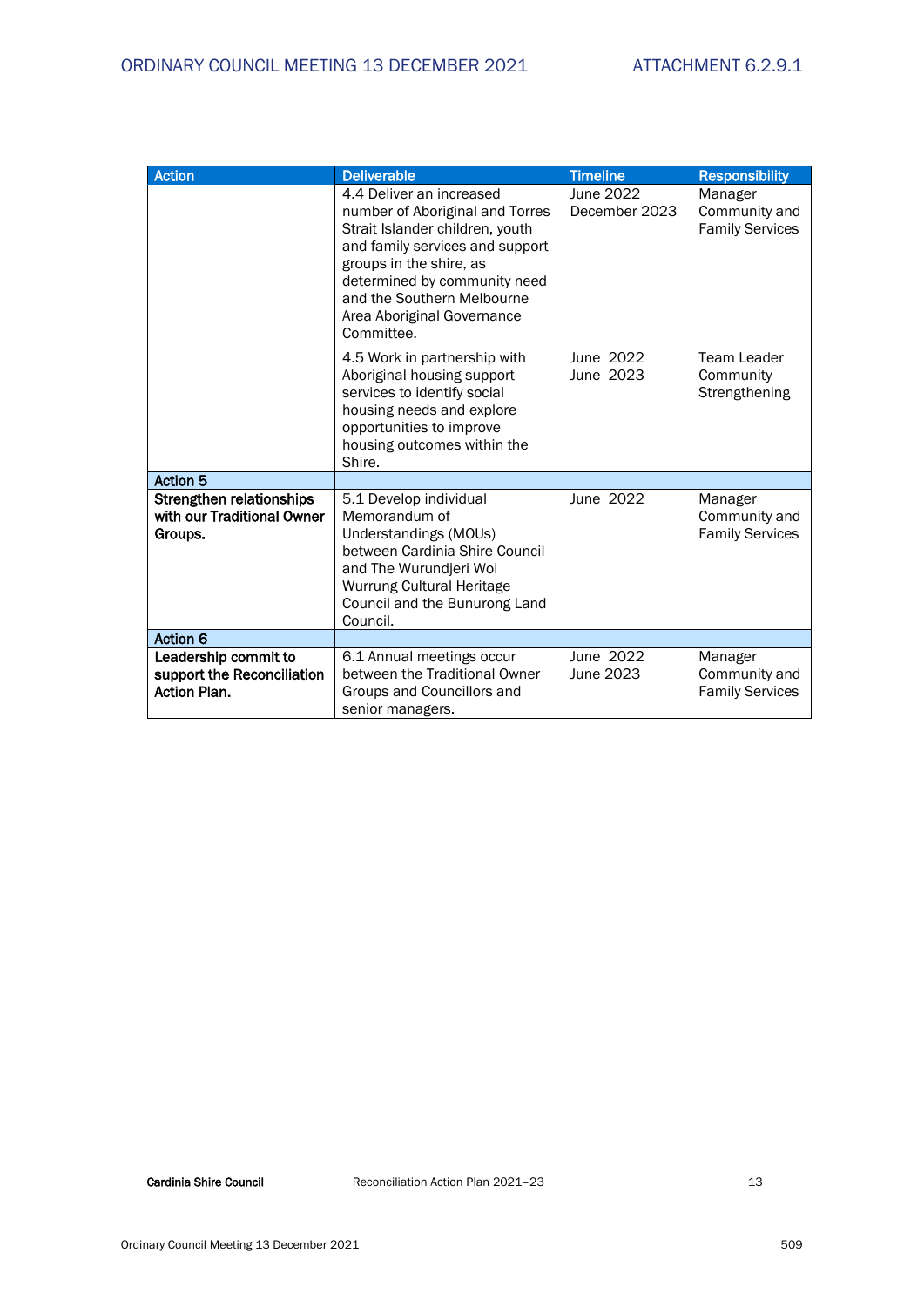## Focus area 2: Respect

Our consultations have highlighted a keen interest among local Aboriginal and Torres Strait Islander families and the broader community to access and participate in Aboriginal and Torres Strait Islander cultural celebrations, events, recognition and learning opportunities. Our second Reconciliation Action Plan enables this to occur.

| <b>Action</b>                                                                                                                                                 | <b>Deliverable</b>                                                                                                                                                                   | <b>Timeline</b>                      | <b>Responsibility</b>                              |
|---------------------------------------------------------------------------------------------------------------------------------------------------------------|--------------------------------------------------------------------------------------------------------------------------------------------------------------------------------------|--------------------------------------|----------------------------------------------------|
| <b>Action 7</b>                                                                                                                                               |                                                                                                                                                                                      |                                      |                                                    |
| Demonstrate respect to<br><b>Aboriginal and Torres Strait</b><br>Islander peoples by<br>observing cultural protocols.                                         | 7.1 Increase staff<br>understanding of the<br>purpose and significance<br>behind cultural protocols,<br>including Acknowledgement<br>of Country and Welcome to<br>Country protocols. | June 2022                            | Manager<br>Community and<br><b>Family Services</b> |
|                                                                                                                                                               | 7.2 Develop, implement and<br>communicate a cultural<br>protocol document,<br>including protocols for<br>Welcome to Country and<br>Acknowledgement of<br>Country.                    | March 2022                           | Manager<br>Community and<br><b>Family Services</b> |
|                                                                                                                                                               | 7.3 Invite local Traditional<br>Owner or Custodian groups<br>to provide a Welcome to<br>Country or other appropriate<br>cultural protocol at<br>significant events each year.        | January 2022<br>December 2023        | Manager<br>Community and<br><b>Family Services</b> |
|                                                                                                                                                               | 7.4 Include an<br>Acknowledgement of<br>Country or other appropriate<br>protocols at the<br>commencement of<br>important meetings and<br>yarning circles.                            | January 2022<br>December 2023        | Manager<br>Community and<br><b>Family Services</b> |
| <b>ACTION 8</b>                                                                                                                                               |                                                                                                                                                                                      |                                      |                                                    |
| Provide opportunities for the<br>community to engage with<br>and celebrate Aboriginal and<br><b>Torres Strait Islander</b><br>cultures during NAIDOC<br>Week. | 8.1 Annual in-kind resource<br>support will be provided for<br>local NAIDOC in-school<br>programs and community<br>partnership events.                                               | <b>July 2022</b><br><b>July 2023</b> | Manager<br>Community and<br><b>Family Services</b> |
|                                                                                                                                                               | 8.2 The Reconciliation<br>Action Plan Working Group<br>will participate in an<br>external NAIDOC week<br>event.                                                                      | <b>July 2022</b><br><b>July 2023</b> | Manager<br>Community and<br><b>Family Services</b> |
|                                                                                                                                                               | 8.3 Council will review HR<br>policies and procedures to<br>remove barriers to staff<br>participating in NAIDOC<br>Week and NAIDOC Week<br>events.                                   | May 2022                             | Manager<br>Community and<br><b>Family Services</b> |

Cardinia Shire Council **Reconciliation Action Plan 2021**-23 14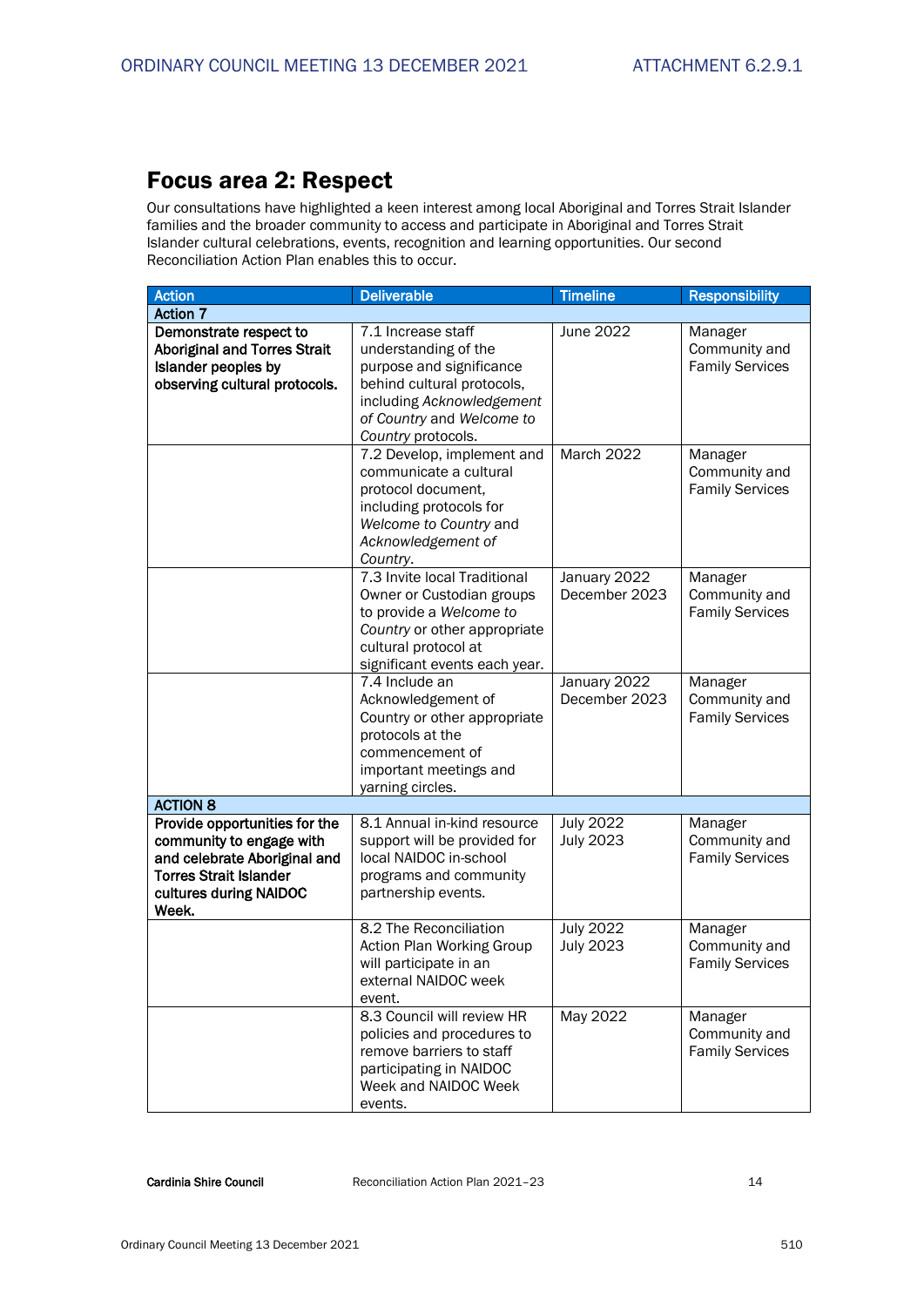| <b>Action</b>                                                                                                                                                                                                                    | <b>Deliverable</b>                                                                                                                                                                                                                                                                                                                 | <b>Timeline</b>                                                       | <b>Responsibility</b>                              |
|----------------------------------------------------------------------------------------------------------------------------------------------------------------------------------------------------------------------------------|------------------------------------------------------------------------------------------------------------------------------------------------------------------------------------------------------------------------------------------------------------------------------------------------------------------------------------|-----------------------------------------------------------------------|----------------------------------------------------|
|                                                                                                                                                                                                                                  | 8.4 Council will promote and<br>encourage participation in<br>external NAIDOC events to<br>all staff.                                                                                                                                                                                                                              | <b>July 2022</b><br><b>July 2023</b>                                  | Manager<br>Community and<br><b>Family Services</b> |
| <b>Action 9</b>                                                                                                                                                                                                                  |                                                                                                                                                                                                                                                                                                                                    |                                                                       |                                                    |
| Increase capacity for<br>protection and awareness of<br>culturally significant sites<br>and assets.                                                                                                                              | 9.1 Link Traditional Owners<br>and volunteer groups to<br>gain input to bushland<br>reserve works plans.                                                                                                                                                                                                                           | June 2022<br>June 2023                                                | Manager<br>Environment and<br>Heritage             |
|                                                                                                                                                                                                                                  | 9.2 Identify cultural heritage<br>sites and assets in the shire<br>and methods to obtain this<br>information, to create a<br>database of local<br>information, i.e. through site<br>visits and review access to<br>the Victorian Aboriginal<br>Heritage Register.                                                                  | June 2022<br>June 2023                                                | Manager<br>Environment and<br>Heritage             |
| Action 10                                                                                                                                                                                                                        |                                                                                                                                                                                                                                                                                                                                    |                                                                       |                                                    |
| Engage Councillors, staff and<br>community volunteers in<br>cultural learning<br>opportunities to increase<br>understanding of the history,<br>cultures and achievements<br>of Aboriginal and Torres<br>Strait Islander peoples. | 10.1 Cultural awareness<br>training:<br>deliver twice per annum<br>$\bullet$<br>for all staff to access in<br>face-to-face workshop<br>format<br>provide opportunities for<br>$\bullet$<br>specific training to be<br>available, i.e. maternal<br>and child health,<br>councillors and<br>volunteers.<br>10.2 Council to conduct a | June 2022<br>November 2022<br>June 2023<br>November 2023<br>June 2022 | Manager People<br>and Culture<br>Manager People    |
|                                                                                                                                                                                                                                  | review of cultural learning<br>needs in our organisation<br>including consultation with<br>local Traditional Owners and<br>Aboriginal and Torres Strait<br>Islander advisors on the<br>development and<br>implementation of a cultural<br>learning strategy.<br>10.3 Develop, implement                                            | December 2022                                                         | and Culture<br>Manager People                      |
|                                                                                                                                                                                                                                  | and communicate the<br>Cultural Learning Strategy to<br>all Council staff.                                                                                                                                                                                                                                                         |                                                                       | and Culture                                        |
|                                                                                                                                                                                                                                  | 10.4 Council to provide<br>opportunities for the<br>Reconciliation Action Plan<br>Working Group members,<br>HR managers and other key<br>leadership staff to<br>participate in formal and<br>structured cultural learning.                                                                                                         | June 2022<br>November 2022<br>June 2023<br>November 2023              | Manager People<br>and Culture                      |

Cardinia Shire Council **Reconciliation Action Plan 2021**–23 15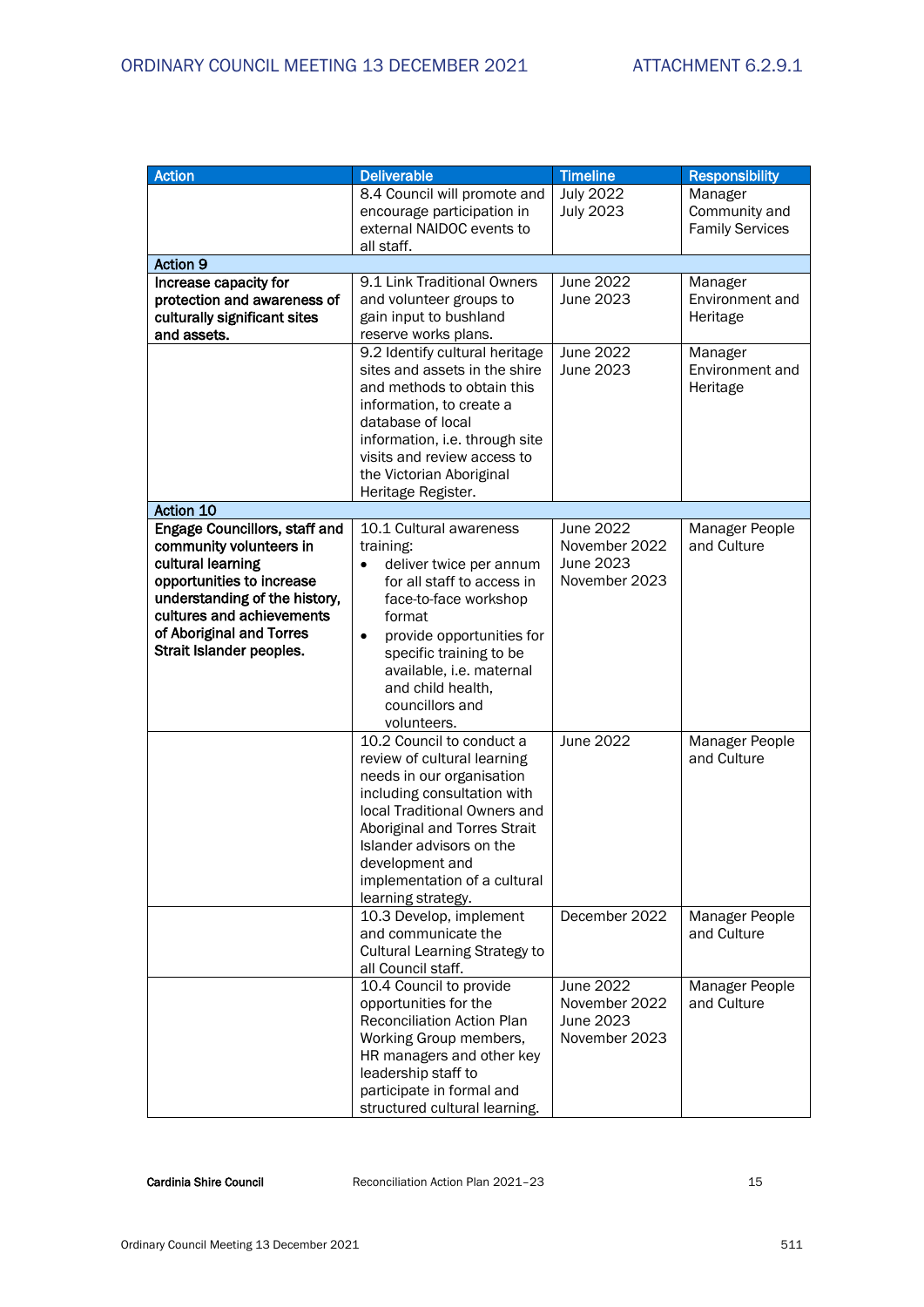| <b>Action</b>                                                                                                                                                                                                           | <b>Deliverable</b>                                                                                                                                                                                                                                                                                        | <b>Timeline</b>                | <b>Responsibility</b>                              |
|-------------------------------------------------------------------------------------------------------------------------------------------------------------------------------------------------------------------------|-----------------------------------------------------------------------------------------------------------------------------------------------------------------------------------------------------------------------------------------------------------------------------------------------------------|--------------------------------|----------------------------------------------------|
|                                                                                                                                                                                                                         | 10.5 Develop and deliver a<br>cultural development<br>project exploring history,<br>impacts and stories related<br>to colonisation and its<br>legacy in Cardinia Shire.                                                                                                                                   | Dec 2022                       | Manager<br>Community and<br><b>Family Services</b> |
| Action 11                                                                                                                                                                                                               |                                                                                                                                                                                                                                                                                                           |                                |                                                    |
| Support the protection and<br>recognition of the traditional<br>languages of the local area.                                                                                                                            | 11.1 Promote the use of<br>local Aboriginal languages<br>(Woiwurrung and<br>Bunurong) both internally<br>and publicly for the naming<br>and renaming of various<br>Cardinia Shire features and<br>localities, in line with<br>Traditional Owner advice.                                                   | December 2022<br>December 2023 | Manager<br>Governance                              |
|                                                                                                                                                                                                                         | 11.2 Develop best practice<br>guidelines for naming and<br>renaming features and<br>localities using local<br>Aboriginal languages<br>(Woiwurrung and<br>Bunurong).                                                                                                                                       | December 2022                  | Manager<br>Governance                              |
| <b>Action 12</b>                                                                                                                                                                                                        |                                                                                                                                                                                                                                                                                                           |                                |                                                    |
| Support opportunities for<br>residents to increase access<br>to education and cultural<br>awareness by connecting<br>with Traditional Owners and<br>other Aboriginal and Torres<br><b>Strait Islander organisations</b> | 12.1 Include Aboriginal<br>interpretation opportunities<br>at Deep Creek Reserve.                                                                                                                                                                                                                         | December 2022                  | Manager<br>Environment and<br>Heritage             |
|                                                                                                                                                                                                                         | 12.2 Engage and work with<br>Traditional Owner groups to<br>develop a suite of signs to<br>be placed in public parks<br>and locations of cultural<br>significance to the local<br>Aboriginal and Torres Strait<br>Islander communities.                                                                   | December 2022                  | Coordinator<br>Recreation                          |
|                                                                                                                                                                                                                         | 12.3 The Maternal and<br>Child Health team provide<br>relevant Aboriginal and<br><b>Torres Strait Islander</b><br>specific information and<br>promotional materials and<br>imagery across 18 child and<br>family centre consulting<br>rooms to assist them to<br>become culturally<br>welcoming and safe. | June 2022<br>December 2023     | Coordinator<br>Maternal and<br>Child Health        |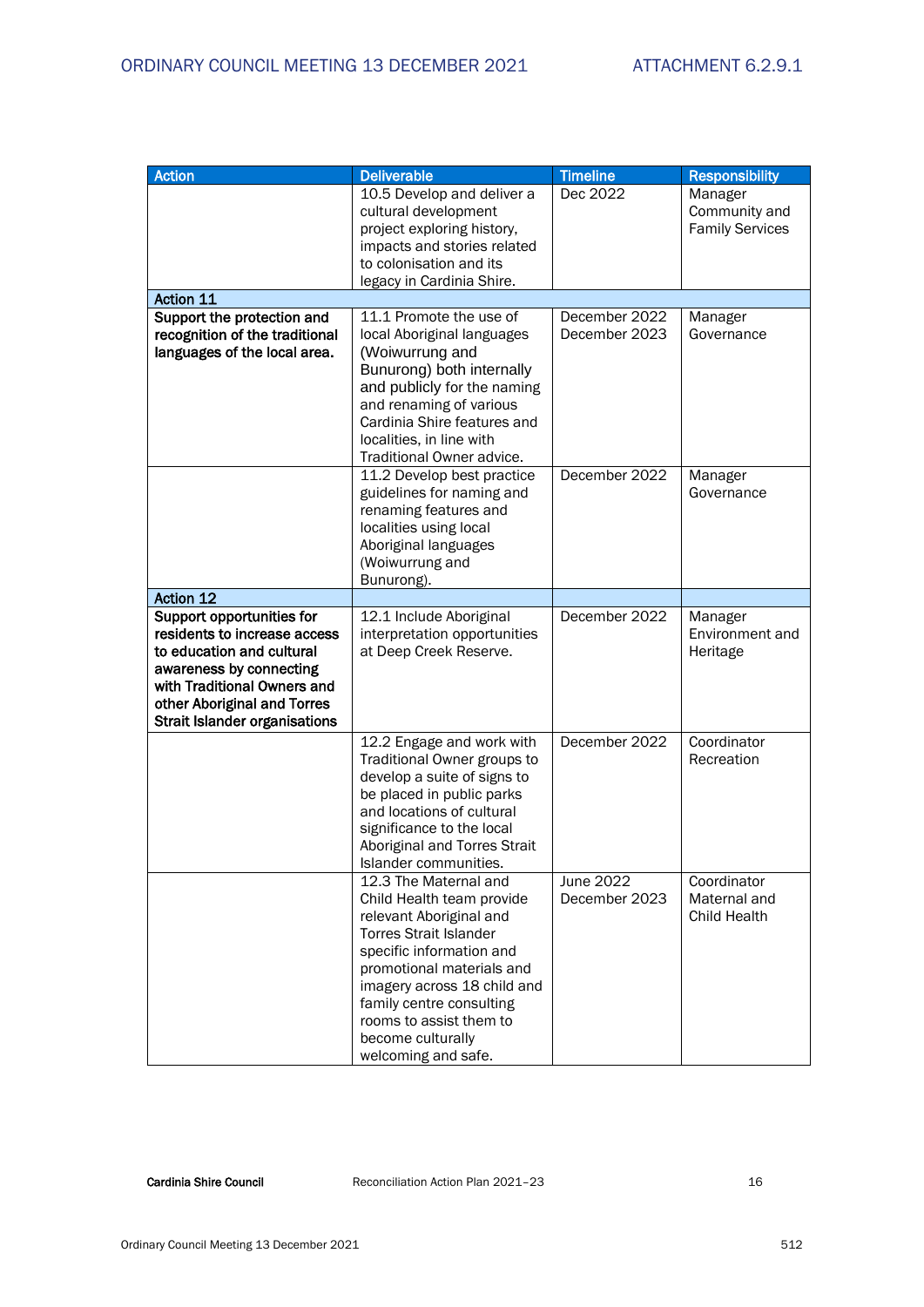## Focus area 3: Opportunities

Cardinia Shire Council will develop strategic partnerships with local and regional organisations to support increased Aboriginal and Torres Strait Islander employment participation. Youth leadership will be another focus, as will increasing local Aboriginal and Torres Strait Islander public arts and culture events.

| <b>Action</b>                 | <b>Deliverable</b>                                                   | <b>Timeline</b>  | <b>Responsibility</b>      |
|-------------------------------|----------------------------------------------------------------------|------------------|----------------------------|
| <b>Action 13</b>              |                                                                      |                  |                            |
| Increase Aboriginal and       | 13.1 Develop and implement                                           | December         | Manager Finance            |
| <b>Torres Strait Islander</b> | an Aboriginal and Torres Strait                                      | 2022             |                            |
| supplier diversity to         | Islander procurement strategy                                        |                  |                            |
| support improved              | to remove barriers to                                                |                  |                            |
| economic and social           | procurement.                                                         |                  |                            |
| outcomes.                     |                                                                      |                  |                            |
|                               | 13.2 Investigate a Supply                                            | December         | Manager Finance            |
|                               | Nation membership.                                                   | 2022             |                            |
|                               | 13.3 Communicate and                                                 | December         | Manager Finance            |
|                               | promote available goods from                                         | 2022             |                            |
|                               | Aboriginal and Torres Strait                                         |                  |                            |
|                               | Islander businesses to staff.                                        |                  |                            |
|                               | 13.4 Develop commercial                                              | December         | Manager Economic           |
|                               | relationships with Aboriginal                                        | 2022             | Development                |
|                               | and Torres Strait Islander                                           |                  |                            |
|                               | businesses.                                                          |                  |                            |
|                               | 13.5 Review and update                                               | December         | Manager Economic           |
|                               | procurement practices to                                             | 2022             | Development                |
|                               | remove barriers to procuring                                         |                  |                            |
|                               | goods and services from                                              |                  |                            |
|                               | Aboriginal and Torres Strait                                         |                  |                            |
|                               | Islander businesses.                                                 |                  |                            |
| Action 14                     |                                                                      |                  |                            |
| <b>Host Aboriginal and</b>    | 14.1 Promote both internally                                         | December         | Team Leader                |
| <b>Torres Strait Islander</b> | and externally Aboriginal and                                        | 2022             | Community                  |
| arts and cultural events      | <b>Torres Strait Islander</b><br><b>Community Festival and Event</b> | December<br>2023 | Strengthening              |
| and provide<br>performance    | opportunities and support                                            |                  |                            |
| development                   | applicants throughout the                                            |                  |                            |
| opportunities for             | Council grant application and                                        |                  |                            |
| <b>Aboriginal and Torres</b>  | event delivery process.                                              |                  |                            |
| Strait Islander artists.      |                                                                      |                  |                            |
|                               | 14.2 Host an Aboriginal and                                          | February 2022    | Coordinator Arts and       |
|                               | <b>Torres Strait Islander music</b>                                  | February 2023    | Creative Industries        |
|                               | event with associated                                                |                  |                            |
|                               | interactive cultural activities                                      |                  |                            |
|                               | as part of the Summer Music                                          |                  |                            |
|                               | Series at Emerald Lake Park.                                         |                  |                            |
|                               | 14.3 Program Aboriginal and                                          | December         | Coordinator Arts and       |
|                               | Torres Strait Islander content                                       | 2022             | <b>Creative Industries</b> |
|                               | within the performing arts                                           | December         |                            |
|                               | program and the annual                                               | 2023             |                            |
|                               | public film program.                                                 |                  |                            |
|                               | 14.4 Program Aboriginal and                                          | December         | Manager Arts and           |
|                               | <b>Torres Strait Islander</b>                                        | 2022             | Culture                    |
|                               |                                                                      |                  |                            |

Cardinia Shire Council **Reconciliation Action Plan 2021**–23 17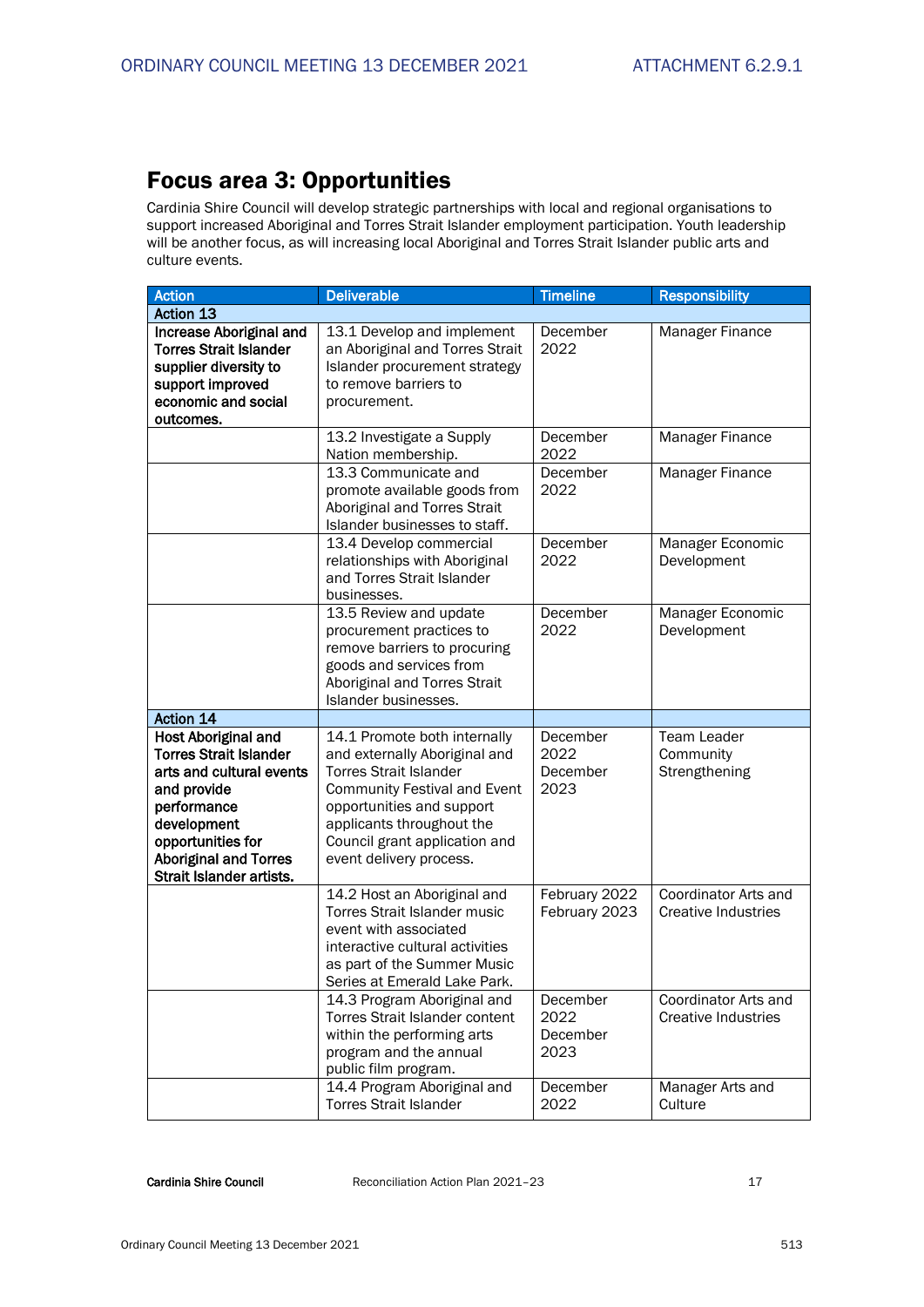| <b>Action</b>                                                                                                                                                        | <b>Deliverable</b>                                                                                                                                                                                                                                                                                                                      | <b>Timeline</b>                      | <b>Responsibility</b>         |
|----------------------------------------------------------------------------------------------------------------------------------------------------------------------|-----------------------------------------------------------------------------------------------------------------------------------------------------------------------------------------------------------------------------------------------------------------------------------------------------------------------------------------|--------------------------------------|-------------------------------|
|                                                                                                                                                                      | exhibitions in the new Cardinia<br>Culture Centre arts space.                                                                                                                                                                                                                                                                           |                                      |                               |
| Action 15                                                                                                                                                            |                                                                                                                                                                                                                                                                                                                                         |                                      |                               |
| Improve employment<br>outcomes by increasing<br><b>Aboriginal and Torres</b><br><b>Strait Islander</b><br>recruitment, retention<br>and professional<br>development. | 15.1 Establish partnerships<br>with regional organisations to<br>effectively enhance Aboriginal<br>and Torres Strait Islander<br>employment opportunities and<br>support at a local level.                                                                                                                                              | December<br>2022                     | Manager People and<br>Culture |
|                                                                                                                                                                      | 15.2 Review Council's<br>recruitment policies to offer<br>identification of Aboriginal and<br><b>Torres Strait Islander</b><br>applicants and commit to<br>personalised recruitment<br>response.                                                                                                                                        | December<br>2022                     | Manager People and<br>Culture |
|                                                                                                                                                                      | 15.3 Build understanding of<br>current Aboriginal and Torres<br>Strait Islander staffing to<br>inform future employment and<br>professional development<br>opportunities. Engage with<br>these staff to consult on the<br>development and<br>implementation of a<br>recruitment, retention and<br>professional development<br>strategy. | June 2022                            | Manager People and<br>Culture |
|                                                                                                                                                                      | 15.4 Develop and implement<br>an Aboriginal and Torres Strait<br>Islander recruitment, retention<br>and professional development<br>strategy.                                                                                                                                                                                           | June 2022                            | Manager People and<br>Culture |
|                                                                                                                                                                      | 15.5 Review HR recruitment<br>procedures and policies to<br>remove barriers to Aboriginal<br>and Torres Strait Islander<br>participation in our workplace.                                                                                                                                                                              | June 2022                            | Manager People and<br>Culture |
|                                                                                                                                                                      | 15.6 Advertise job vacancies<br>to effectively reach Aboriginal<br>and Torres Strait Islander<br>stakeholders.                                                                                                                                                                                                                          | December<br>2022<br>December<br>2023 | Manager People and<br>Culture |
|                                                                                                                                                                      | 15.7 Existing Aboriginal and<br>Torres Strait Islander staff will<br>be offered opportunities to<br>access professional<br>development and leadership<br>pathways.                                                                                                                                                                      | December<br>2022                     | Manager People and<br>Culture |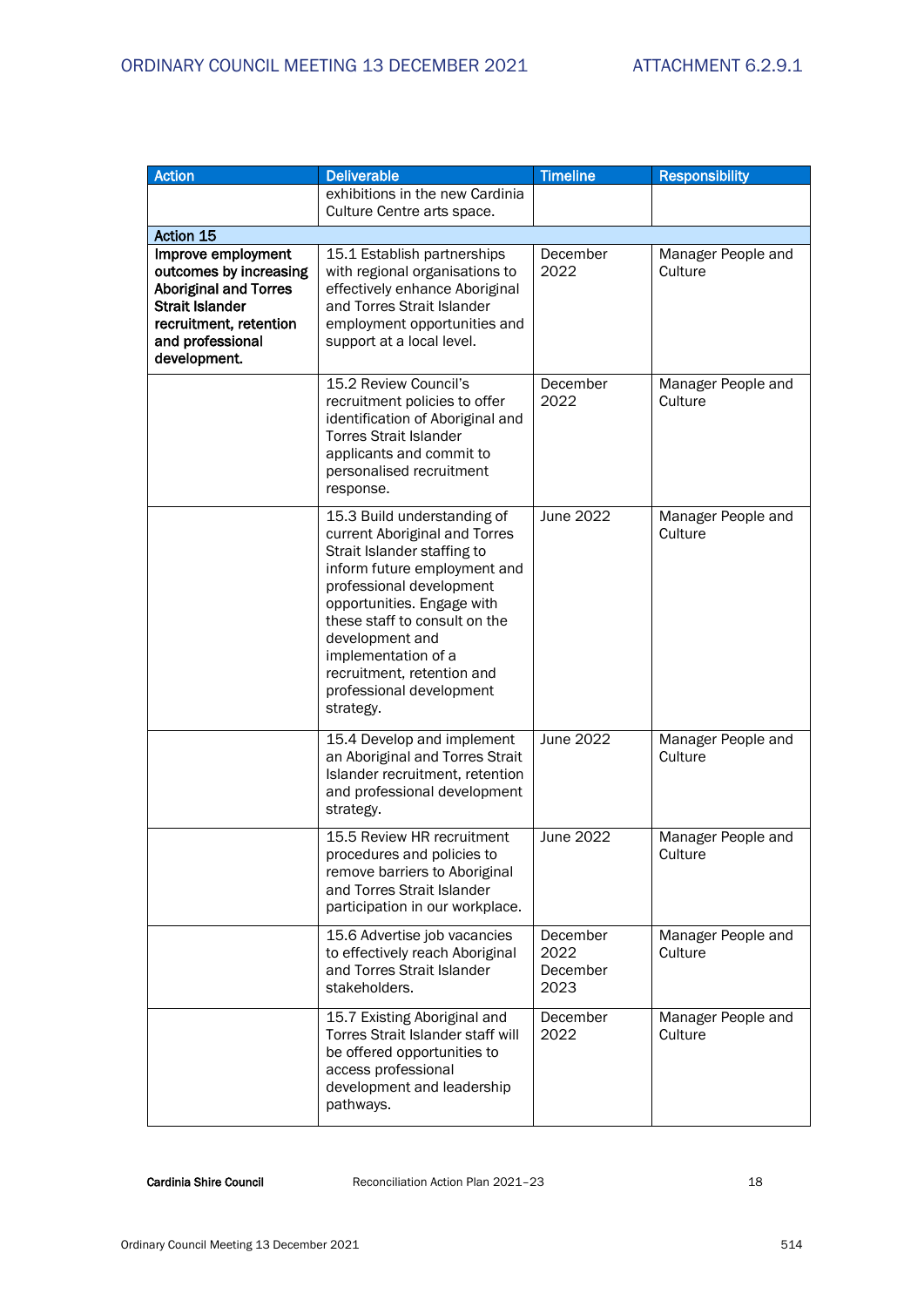| <b>Action</b>                                                                                                                                                             | <b>Deliverable</b>                                                                                                                                                                                                                                                                                 | <b>Timeline</b>                      | <b>Responsibility</b>                           |
|---------------------------------------------------------------------------------------------------------------------------------------------------------------------------|----------------------------------------------------------------------------------------------------------------------------------------------------------------------------------------------------------------------------------------------------------------------------------------------------|--------------------------------------|-------------------------------------------------|
| <b>Action 16</b>                                                                                                                                                          |                                                                                                                                                                                                                                                                                                    |                                      |                                                 |
| Increase Aboriginal and<br><b>Torres Strait Islander</b><br>representation in Youth<br><b>Council and Youth</b><br>Services programs.                                     | 16.1 Council to facilitate one<br>of the nine Youth Council<br>positions to be filled by an<br>Aboriginal or Torres Strait<br>Islander young person who<br>meets the criteria, with<br>appropriate support systems<br>identified and implemented.                                                  | December<br>2022<br>December<br>2023 | <b>Coordinator Youth</b><br>Services            |
|                                                                                                                                                                           | 16.2 Maintain Aboriginal and<br>Torres Strait Islander people<br>represented on the Youth<br>Strategic Action Group.                                                                                                                                                                               | December<br>2022<br>December<br>2023 | <b>Coordinator Youth</b><br>Services            |
| <b>ACTION 17</b>                                                                                                                                                          |                                                                                                                                                                                                                                                                                                    |                                      |                                                 |
| Advocate for increased<br>local services and<br>supports to be offered<br>in Cardinia Shire to<br>meet Aboriginal and<br><b>Torres Strait Islander</b><br>resident needs. | 17.1 With respect for self-<br>determination, Council will<br>work with regional Aboriginal<br>Controlled services and the<br>Southern Melbourne Area<br>Aboriginal Governance<br>Committee to encourage more<br>Aboriginal and Torres Strait<br>Islander services and supports<br>into the shire. | December<br>2022                     | <b>Manager Community</b><br>and Family Services |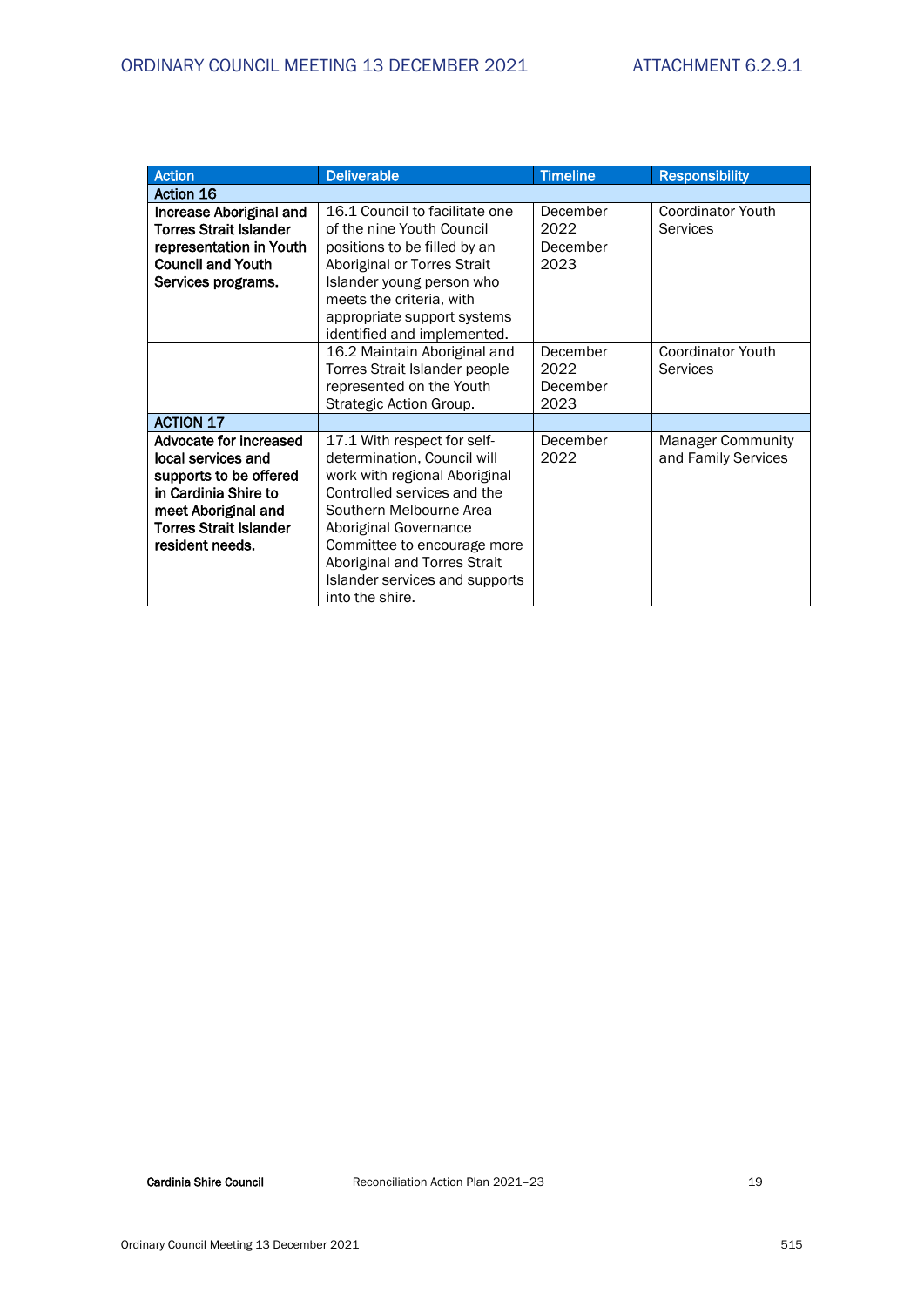## Focus area 4: Leadership, implementation, tracking and progress reporting -

Building on Council's first Reconciliation Action Plan, we will increase organisational efforts to champion recognition and opportunities to embed change through reconciliation. This is evident in the actions below, which detail how we intend to deliver the plan and our reporting steps.

| <b>Action</b>                                                                                                                                                                                 | <b>Deliverable</b>                                                                                                                                                                         | <b>Timeline</b>                  | <b>Responsibility</b>                              |
|-----------------------------------------------------------------------------------------------------------------------------------------------------------------------------------------------|--------------------------------------------------------------------------------------------------------------------------------------------------------------------------------------------|----------------------------------|----------------------------------------------------|
| Action 18                                                                                                                                                                                     |                                                                                                                                                                                            |                                  |                                                    |
| Provide appropriate support for<br>effective implementation of the<br><b>Reconciliation Action Plan</b><br>commitments.                                                                       | 18.1 Define resource needs<br>for the Reconciliation Action<br>Plan implementation.                                                                                                        | March 2022                       | Manager<br>Community and<br><b>Family Services</b> |
|                                                                                                                                                                                               | 18.2 Engage our senior<br>leaders and other staff in the<br>delivery of the Reconciliation<br>Action Plan commitments.                                                                     | January 2022                     | Manager<br>Community and<br><b>Family Services</b> |
|                                                                                                                                                                                               | 18.3 Define and maintain<br>appropriate systems to track,<br>measure and report on the<br>Reconciliation Action Plan<br>commitments.                                                       | June 2022                        | Manager<br>Customer and<br>Service<br>Improvement  |
|                                                                                                                                                                                               | 18.4 Appoint and maintain<br>an internal Reconciliation<br>Action Plan champion from<br>senior management.                                                                                 | January 2022                     | Manager<br>Community and<br><b>Family Services</b> |
| <b>ACTION 19</b>                                                                                                                                                                              |                                                                                                                                                                                            |                                  |                                                    |
| Continue our reconciliation<br>journey by developing our next<br><b>Reconciliation Action Plan.</b>                                                                                           | 19.1 Register via<br>Reconciliation Australia's<br>website to begin developing<br>out next Reconciliation Action<br>Plan.                                                                  | June 2022                        | Manager<br>Community and<br><b>Family Services</b> |
| <b>ACTION 20</b>                                                                                                                                                                              |                                                                                                                                                                                            |                                  |                                                    |
| <b>Annual Reporting against</b><br><b>Reconciliation Action Plan</b><br>Actions are provided to the<br>public, partners, senior<br>leadership team, Council, and<br>Reconciliation Australia. | 20.1 Report the<br><b>Reconciliation Action Plan</b><br>achievements to Council's<br>senior leadership team, all<br>Council staff, Traditional<br>Owner Groups and the wider<br>community. | Quarterly across RAP<br>period   | Manager<br>Community and<br><b>Family Services</b> |
|                                                                                                                                                                                               | 20.2 Report Reconciliation<br>Action Plan achievements to<br>Council and provide public<br>updates in line with National<br>Reconciliation Week each<br>year.                              | May 2022<br>May 2023             | Manager<br>Community and<br><b>Family Services</b> |
|                                                                                                                                                                                               | 20.3 Submit annual<br>Reconciliation Action Plan<br>Impact Measurement<br>Questionnaire to<br>Reconciliation Australia.                                                                    | September 2022<br>September 2023 | Manager<br>Community and<br><b>Family Services</b> |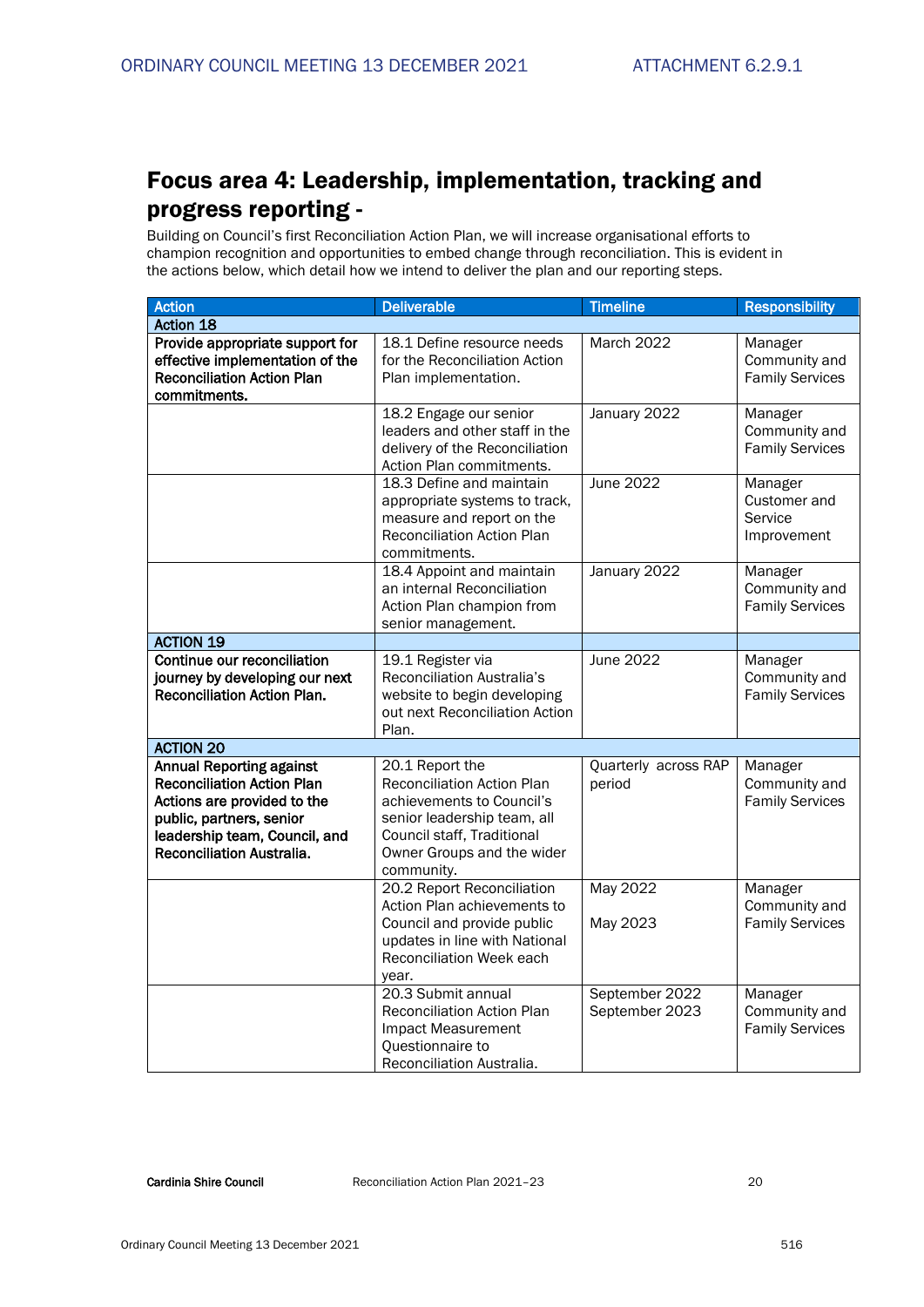| <b>Action</b>                                                                                                                                                                                                 | <b>Deliverable</b>                                                                                                                            | <b>Timeline</b>   | <b>Responsibility</b>                              |
|---------------------------------------------------------------------------------------------------------------------------------------------------------------------------------------------------------------|-----------------------------------------------------------------------------------------------------------------------------------------------|-------------------|----------------------------------------------------|
|                                                                                                                                                                                                               | 20.4 Investigate participating<br>in Reconciliation Australia's<br>biennial Workplace<br><b>Reconciliation Action Plan</b><br>Barometer.      | May 2022          | Manager<br>Community and<br><b>Family Services</b> |
| <b>Action 21</b>                                                                                                                                                                                              |                                                                                                                                               |                   |                                                    |
| <b>Establish and maintain</b><br><b>Reconciliation Action Plan (RAP)</b><br><b>Working Group to actively</b><br>support RAP development and<br>implementation of actions,<br>tracking progress and reporting. | 21.1 The Working Group will<br>meet quarterly.                                                                                                | From January 2022 | Manager<br>Community and<br><b>Family Services</b> |
|                                                                                                                                                                                                               | 21.2 Maintain Aboriginal and<br><b>Torres Strait Islander</b><br>representation on the<br><b>Reconciliation Action Plan</b><br>Working Group. | January 2022      | Manager<br>Community and<br><b>Family Services</b> |
|                                                                                                                                                                                                               | 21.3 Establish and apply a<br>terms of reference for the<br><b>Reconciliation Action Plan</b><br>Working Group.                               | March 2022        | Manager<br>Community and<br><b>Family Services</b> |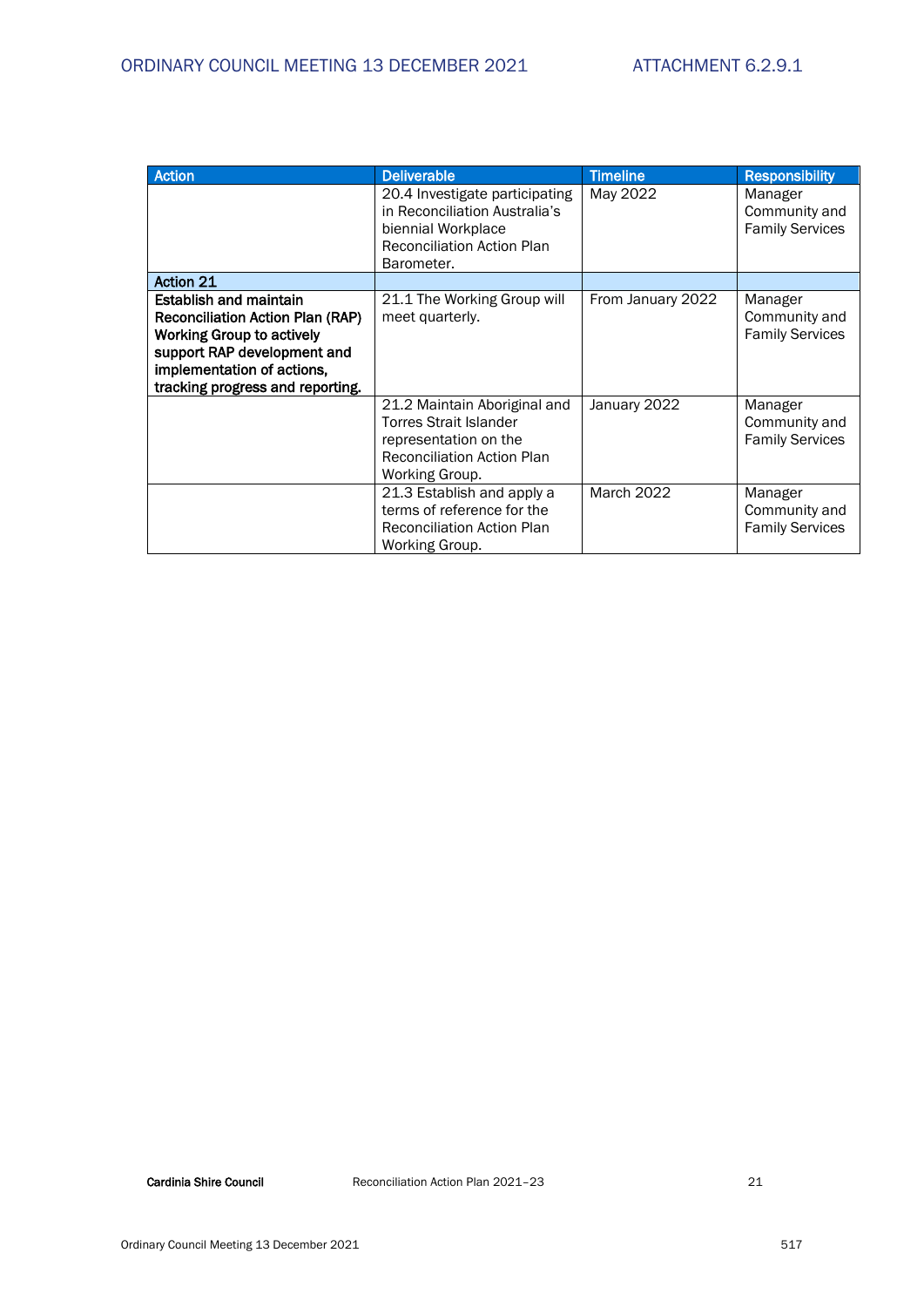## Planning for change -

Cardinia Shire Council's ongoing commitment to reconciliation is reflected in planned actions focusing on increased relationships, respect and opportunities. These will be driven by leadership commitments advocating for increasing culturally appropriate local services as reflected in the *Reconciliation Action Plan 2022–23*.

The development of the *Reconciliation Action Plan 2022–23* is the continuation of a commitment by Council to promoting respect, trust and positive relationships between the shire's Aboriginal and Torres Strait Islander communities and the wider Cardinia community.

The plan is underpinned by multiple strategies in the *Council Plan 2021–25* that link to the delivery of our RAP through the following priority areas.

| Council Plan 2021-25                                                                 |                                                                                                                                                                                                                                                                                                                                                                                                                                                |
|--------------------------------------------------------------------------------------|------------------------------------------------------------------------------------------------------------------------------------------------------------------------------------------------------------------------------------------------------------------------------------------------------------------------------------------------------------------------------------------------------------------------------------------------|
| We empower our<br>communities to be<br>healthy, connected and<br>resilient           | • Plan for, and support the delivery of, accessible health and<br>social services that address critical gaps in provision.<br>• Enrich local identity and opportunities for the community to<br>connect through art, history and cultural expression.<br>• Lead by example in creating an inclusive and welcoming<br>community for all by facilitating community education, capacity<br>building, connection and celebration of our diversity. |
| We support the creation of<br>liveable spaces and<br>places                          | • Advocate, plan for and deliver accessible community<br>infrastructure and services that address community need.<br>• Plan for housing diversity that meets community need, is<br>affordable and delivers environmental sustainability, safety<br>and healthy living outcomes.                                                                                                                                                                |
| We value our natural<br>assets and support our<br>biodiversity to thrive             | • Work with community to improve and manage our natural<br>assets, biodiversity and cultural heritage.<br>• Facilitate community stewardship to build preparedness for<br>natural threats.                                                                                                                                                                                                                                                     |
| We support our productive<br>land and employment<br>land to grow local<br>industries | • Improve local learning and employment pathway<br>opportunities through strategic partnerships.                                                                                                                                                                                                                                                                                                                                               |
| We practise responsible<br>leadership                                                | • Build trust through meaningful community engagement and<br>transparent decision-making                                                                                                                                                                                                                                                                                                                                                       |

The RAP also aligns to Councils Liveability Plan's vision for a liveable, resilient community where the environment flourishes, residents are healthy, included and connected. It affirms a model of social cohesion fostered through partnership building, improved communication and engagement with the community.

The plan aligns with the principals of Council's new *Social Justice and Equity Policy*, which acknowledges Aboriginal and Torres Strait Islander peoples as First Australians and recognises their culture, history, diversity and their deep connection to the land. We recognise the legacy of colonisation resulted in widescale dispossession of land, culture and language and has resulted in long-term systemic disadvantage and inequality for many Aboriginal and Torres Strait Islander people and communities who continue to experience high levels of racial discrimination and significant disadvantage across multiple social domains. Pivotal to this plan's success will be the range of effective local and regional partnerships we continue to build and the commitment across Council's leadership team and various business units to build strong relationships with Aboriginal and Torres Strait Islander residents, services, networks, businesses and Aboriginal communitycontrolled organisations.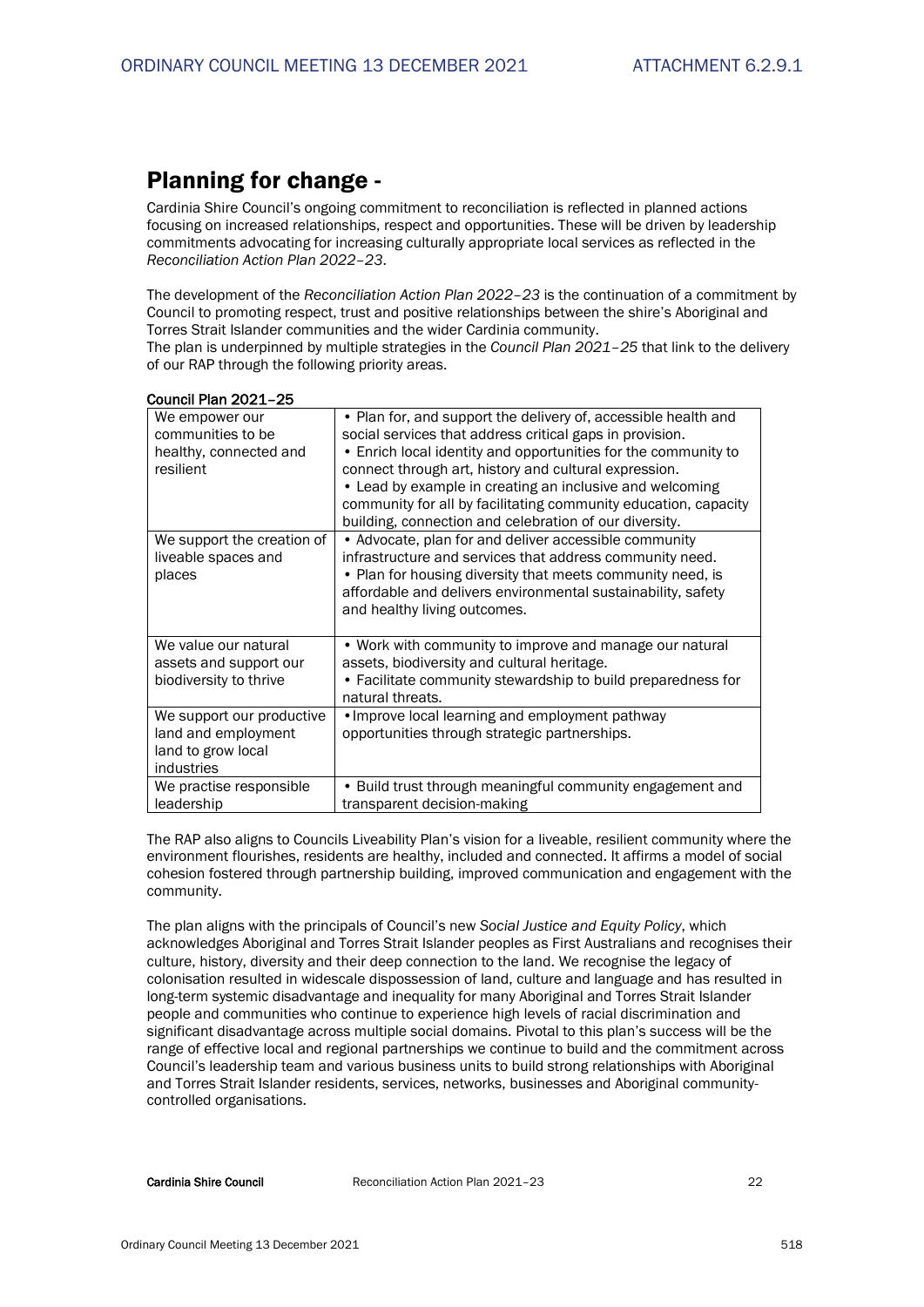## Broader policy context

Cardinia Shire Council's second Reconciliation Action Plan provides 21 actions developed to provide focus for the shire's reconciliation priorities. It is important that we acknowledge the excellent Reconciliation Action Plan framework provided by Reconciliation Australia which provided the guide for this 2021–23 action plan. The plan sits within the context of other policies and strategies at global, national, state and local levels, as listed below.

#### International

- UN Declaration of Human Rights
- UN Declaration on the Rights of Indigenous Peoples

## Australian Government

- Australia's Human Rights Framework
- Closing the Gap Strategy 2008

## Victorian Government

- *Charter of Human Rights and Responsibilities Act 2006*
- *Equal Opportunity Act 2010*
- Advancing the Treaty Process with Aboriginal Victorians Bill
- Victorian Aboriginal Affairs Framework 2018−23
- Korin Balit-Djak: Aboriginal Health, Wellbeing and Safety Strategic Plan 2017−27
- Aboriginal Family Violence 10 year Plan
- Wungurilwil Gapgapduir: Aboriginal Children and Families Agreement and Strategic Action Plan
- Marrung Aboriginal Education Plan 2016−26
- Balit Murrup: Aboriginal Social & Emotional Wellbeing Framework
- Aboriginal Justice Agreement
- Victorian Aboriginal Affairs Framework (VAAF) 2018−2023
- Aboriginal Heritage Act 2006 and 2016 amendment

#### Local government

- The Victorian *Local Government Act 2020*
- Strategic Priorities of the Early Years Compact
- The Victorian *Aboriginal and Local Government Action Plan 2017*

#### Cardinia Shire Council Charters

- Age Friendly Charter
- Child Friendly City Charter
- Cardinia Children's Charter

#### Cardinia Shire Council strategic plans

- Council Plan 2021−25
- Liveability Plan 2017−29
- Social Justice and Equity Policy 2019−23
- Child, Youth and Family Strategy 2017−21
- Ageing Well Strategy 2019−24
- Municipal Emergency Management Plan V1.3
- Biodiversity Conservation Strategy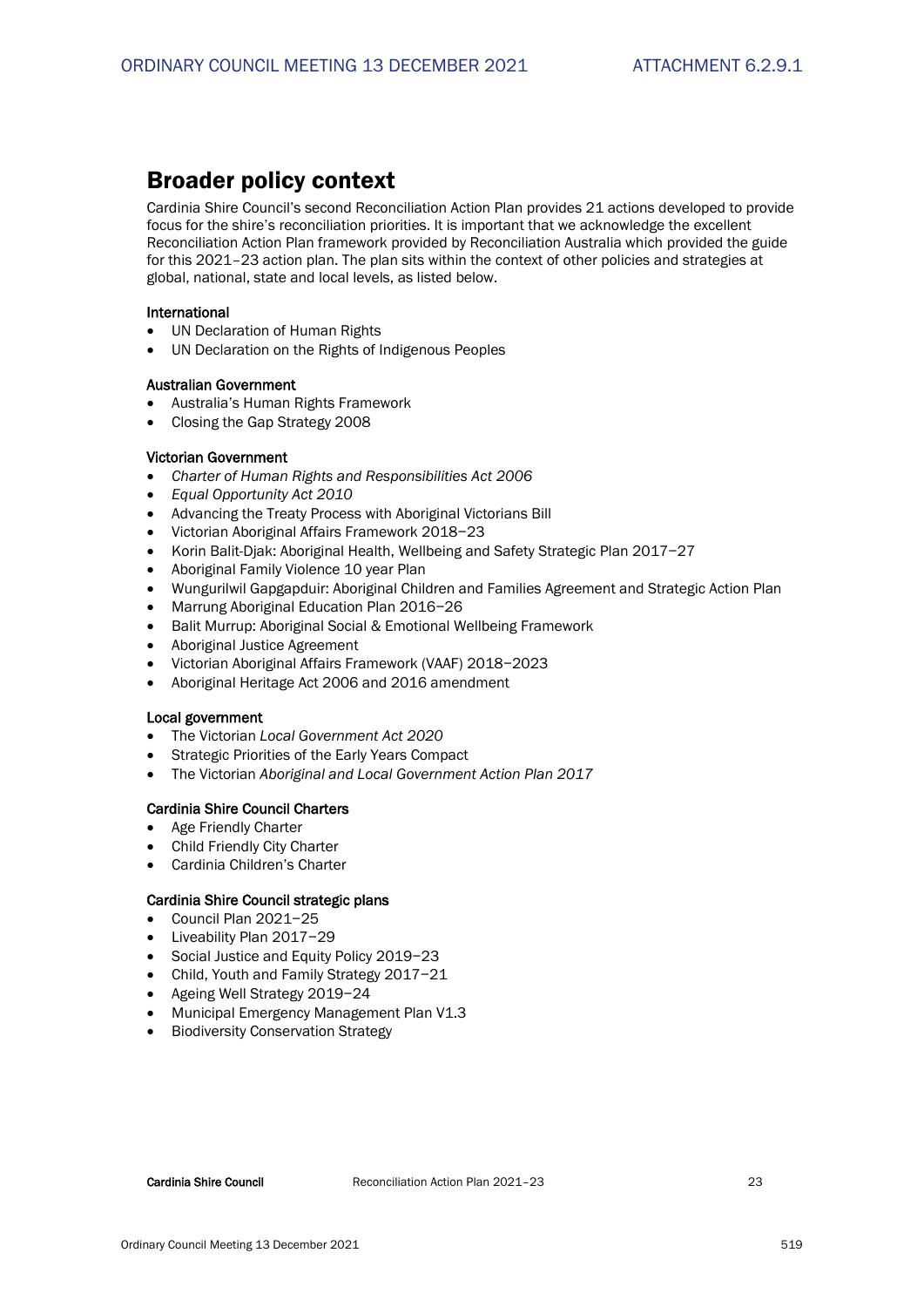

Cardinia Shire Council Civic Centre 20 Siding Avenue, Officer

PO Box 7 Pakenham 3810 (DX 81006 Pakenham)

Phone: 1300 787 624 Email: [mail@cardinia.vic.gov.au](mailto:mail@cardinia.vic.gov.au) Web: [www.cardinia.vic.gov.au](http://www.cardinia.vic.gov.au/)

#### National Relay Service (NRS)

TTY: 133 677 (ask for 1300 787 624) Speak and Listen (speech-to-speech relay): 1300 555 727 (ask for 1300 787 624)

#### Translator Interpretation Service 111 131 450 (ask for 1300 787 624)



*This plan is developed with support from Reconciliation Australia.*

Cardinia Shire Council **Reconciliation Action Plan 2021** - 23 24